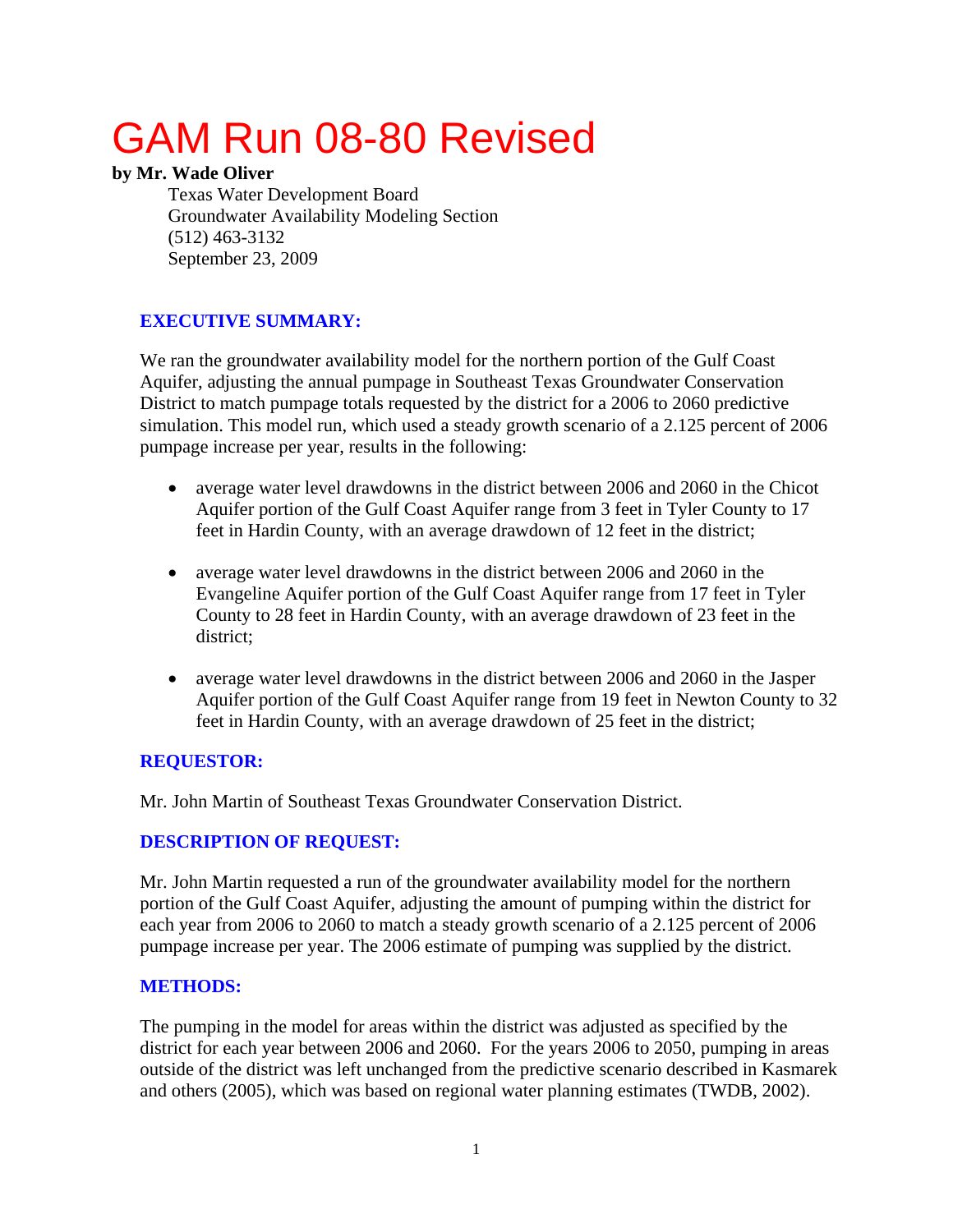Between 2051 and 2060, the 2050 pumping from the predictive scenario described in Kasmarek and others (2005) was held constant in the areas outside the district.

#### **PARAMETERS AND ASSUMPTIONS:**

The parameters and assumptions for the run using the groundwater availability model for the northern portion of the Gulf Coast Aquifer are described below:

- We used Version 2.01 of the groundwater availability model for the northern portion of the Gulf Coast Aquifer. See Kasmarek and Robinson (2004) and Kasmarek and others (2005) for assumptions and limitations of the model.
- We used Groundwater Vistas version 5.3 Build 10 (Environmental Simulations, Inc., 2007) as the interface to process model output.
- The model includes four layers representing the Chicot Aquifer (Layer 1), the Evangeline Aquifer (Layer 2), the Burkeville Confining Unit (Layer 3), and the Jasper Aquifer (Layer 4).
- The model contains 129 individual stress periods representing the calibration and predictive time periods. See Table 1 for the specific time period represented by each stress period and its length.
- The root mean square error (a measure of the difference between simulated and actual water levels during model calibration) of the entire model for the year 2000 is 31 feet for the Chicot Aquifer, 45 feet for the Evangeline Aquifer, and 38 feet for the Jasper Aquifer (Kasmarek and others, 2005).
- The calibrated portion of the groundwater availability model for the northern portion of the Gulf Coast Aquifer ends in 2000 while the requested pumping begins in 2006. To represent pumping during this interim period as realistically as possible, the pumping in the district was uniformly increased between the historical pumping in 2000 and the requested pumping in 2006. The pumpage distribution for this interim period was the same distribution used for the 2006 to 2060 predictive simulation described in the Pumpage section below
- Recharge, evapotranspiration, and surface water inflows and outflows were modeled using the MODFLOW general-head boundary package as described in Kasmarek and Robinson (2004).
- The pumpage specified in the district for each year of the 2006 to 2060 predictive simulation was distributed spatially and among the model layers as described in the Pumpage section below.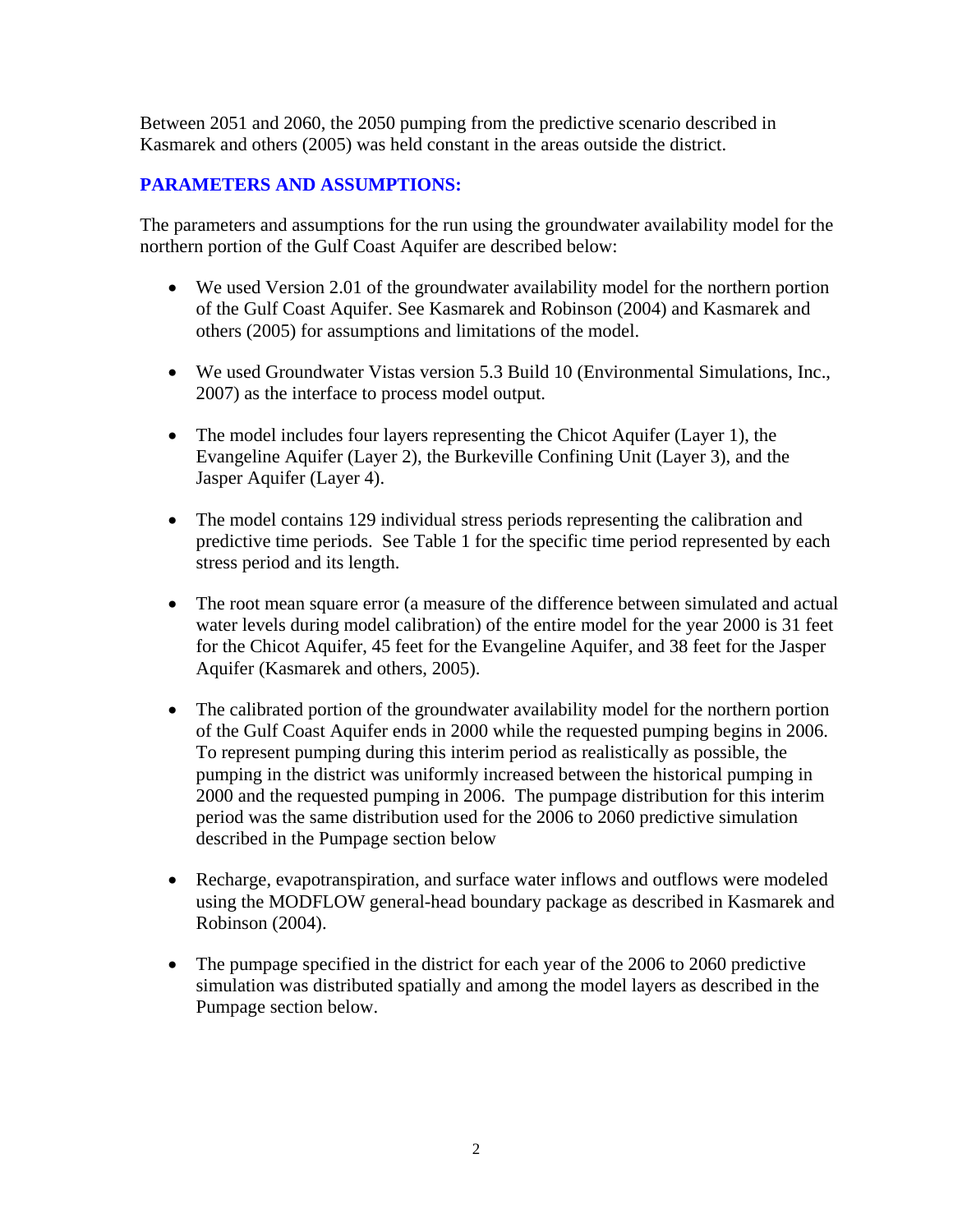#### **Pumpage**

The pumpage values in the groundwater availability model were adjusted as requested for the steady growth scenario provided by the district. In this scenario, the increase of pumpage per year is 2.125 percent of the total pumpage in 2006 as provided by the district - an additional 2,073 acre-feet per year. The pumpage values requested by the district and assigned in the groundwater availability model are shown in Table 2.

Groundwater pumping was distributed spatially across the district as well as vertically among the four layers in the model representing the Chicot Aquifer, the Evangeline Aquifer, the Burkeville Confining Unit, and the Jasper Aquifer. The spatial distribution of pumping in 2005 was used because it is considered to be more comprehensive than that of the historical calibration period (Kasmarek and others, 2005). From this base, the additional amount of pumping required to achieve the requested totals was distributed evenly among all model cells that contained pumping in the year 2005. For the vertical distribution, the percent of pumping in each layer of the model for each cell was held constant. For example, if 40 percent of the pumping in one area of the model in the year 2000 was in the Evangeline Aquifer, the pumping for each of the years between 2006 and 2060 was also 40 percent of the total for that area.

It should be noted that one cell in the baseline predictive pumpage distribution (the year 2005 of the predictive model) had an unrealistically large volume of pumping (row 50, column 211, layer 4). To correct for this, the pumpage in this cell was reassigned to the value in the model for the year 2000, the end of the calibration period.

Pumpage in areas outside of the district was not changed from the predictive scenario for the years 2006 to 2050 described in Kasmarek and others (2005). For the years 2051 to 2060, pumping outside of the district was held constant at 2050 levels as described in Kasmarek and others (2005).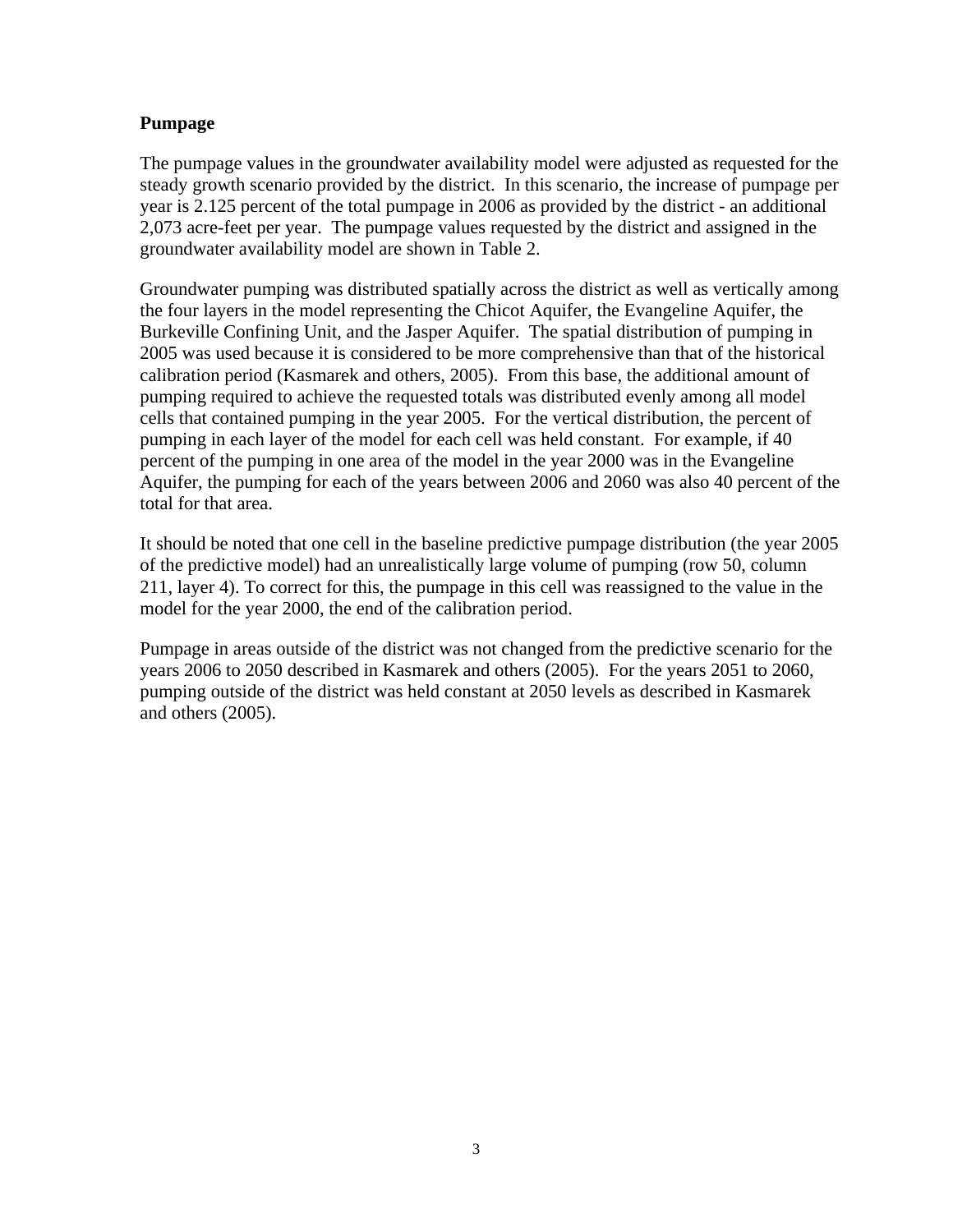|                         | <b>Stress Period Time Period</b> | Length<br>(days) |    | <b>Stress Period Time Period</b> | Length<br>(days) |     | <b>Stress Period Time Period</b> | Length<br>(days) |
|-------------------------|----------------------------------|------------------|----|----------------------------------|------------------|-----|----------------------------------|------------------|
| $\mathbf{1}$            | Steady-State                     | 3650000          | 44 | 1986                             | 365              | 87  | 2018                             | $\overline{365}$ |
| $\overline{c}$          | 1891-1900                        | 3650             | 45 | 1987                             | 365              | 88  | 2019                             | 365              |
| 3                       | 1901-1930                        | 10950            | 46 | Jan-88                           | 31               | 89  | 2020                             | 365              |
| $\overline{\mathbf{4}}$ | 1931-1940                        | 3650             | 47 | Feb-88                           | 29               | 90  | 2021                             | 365              |
| 5                       | 1941-1945                        | 1825             | 48 | Mar-88                           | 31               | 91  | 2022                             | 365              |
| $\sqrt{6}$              | 1946-1953                        | 2920             | 49 | Apr-88                           | 30               | 92  | 2023                             | 365              |
| $\boldsymbol{7}$        | 1954-1960                        | 2555             | 50 | May-88                           | 31               | 93  | 2024                             | 365              |
| $\,8$                   | 1961-1962                        | 730              | 51 | <b>Jun-88</b>                    | 30               | 94  | 2025                             | 365              |
| 9                       | 1963-1970                        | 2920             | 52 | Jul-88                           | 31               | 95  | 2026                             | 365              |
| $10\,$                  | 1971-1973                        | 1095             | 53 | Aug-88                           | 31               | 96  | 2027                             | 365              |
| 11                      | 1974-1975                        | 730              | 54 | Sep-88                           | 30               | 97  | 2028                             | 365              |
| 12                      | 1976                             | 365              | 55 | Oct-88                           | 31               | 98  | 2029                             | 365              |
| 13                      | 1977                             | 365              | 56 | <b>Nov-88</b>                    | 30               | 99  | 2030                             | 365              |
| 14                      | 1978                             | 365              | 57 | Dec-88                           | 31               | 100 | 2031                             | 365              |
| 15                      | 1979                             | 365              | 58 | 1989                             | 365              | 101 | 2032                             | 365              |
| 16                      | $Jan-80$                         | 31               | 59 | 1990                             | 365              | 102 | 2033                             | 365              |
| 17                      | Feb-80                           | 28               | 60 | 1991                             | 365              | 103 | 2034                             | 365              |
| 18                      | Mar-80                           | 31               | 61 | 1992                             | 365              | 104 | 2035                             | 365              |
| 19                      | Apr-80                           | 30               | 62 | 1993                             | 365              | 105 | 2036                             | 365              |
| 20                      | May-80                           | 31               | 63 | 1994                             | 365              | 106 | 2037                             | 365              |
| $21\,$                  | $Jun-80$                         | 30               | 64 | 1995                             | 365              | 107 | 2038                             | 365              |
| $22\,$                  | Jul-80                           | 31               | 65 | 1996                             | 365              | 108 | 2039                             | 365              |
| 23                      | Aug-80                           | 31               | 66 | 1997                             | 365              | 109 | 2040                             | 365              |
| 24                      | $Sep-80$                         | 30               | 67 | 1998                             | 365              | 110 | 2041                             | 365              |
| 25                      | Oct-80                           | 31               | 68 | 1999                             | 365              | 111 | 2042                             | 365              |
| 26                      | <b>Nov-80</b>                    | 30               | 69 | 2000                             | 365              | 112 | 2043                             | 365              |
| 27                      | Dec-80                           | 31               | 70 | 2001                             | 365              | 113 | 2044                             | 365              |
| 28                      | 1981                             | 365              | 71 | 2002                             | 365              | 114 | 2045                             | 365              |
| 29                      | $Jan-82$                         | 31               | 72 | 2003                             | 365              | 115 | 2046                             | 365              |
| 30                      | Feb-82                           | 28               | 73 | 2004                             | 365              | 116 | 2047                             | 365              |
| 31                      | Mar-82                           | 31               | 74 | 2005                             | 365              | 117 | 2048                             | 365              |
| 32                      | Apr-82                           | 30               | 75 | 2006                             | 365              | 118 | 2049                             | 365              |
| 33                      | May-82                           | 31               | 76 | 2007                             | 365              | 119 | 2050                             | 365              |
| 34                      | $Jun-82$                         | 30               | 77 | 2008                             | 365              | 120 | 2051                             | 365              |
| 35                      | $Jul-82$                         | 31               | 78 | 2009                             | 365              | 121 | 2052                             | 365              |
| 36                      | Aug-82                           | 31               | 79 | 2010                             | 365              | 122 | 2053                             | 365              |
| 37                      | Sep-82                           | 30               | 80 | 2011                             | 365              | 123 | 2054                             | 365              |
| 38                      | Oct-82                           | 31               | 81 | 2012                             | 365              | 124 | 2055                             | 365              |
| 39                      | <b>Nov-82</b>                    | 30               | 82 | 2013                             | 365              | 125 | 2056                             | 365              |
| $40\,$                  | Dec-82                           | 31               | 83 | 2014                             | 365              | 126 | 2057                             | 365              |
| 41                      | 1983                             | 365              | 84 | 2015                             | 365              | 127 | 2058                             | 365              |
| 42                      | 1984                             | 365              | 85 | 2016                             | 365              | 128 | 2059                             | 365              |
| 43                      | 1985                             | 365              | 86 | 2017                             | 365              | 129 | 2060                             | 365              |

Table 1. Stress periods for the calibration and predictive periods of the groundwater availability model and the time period each represents.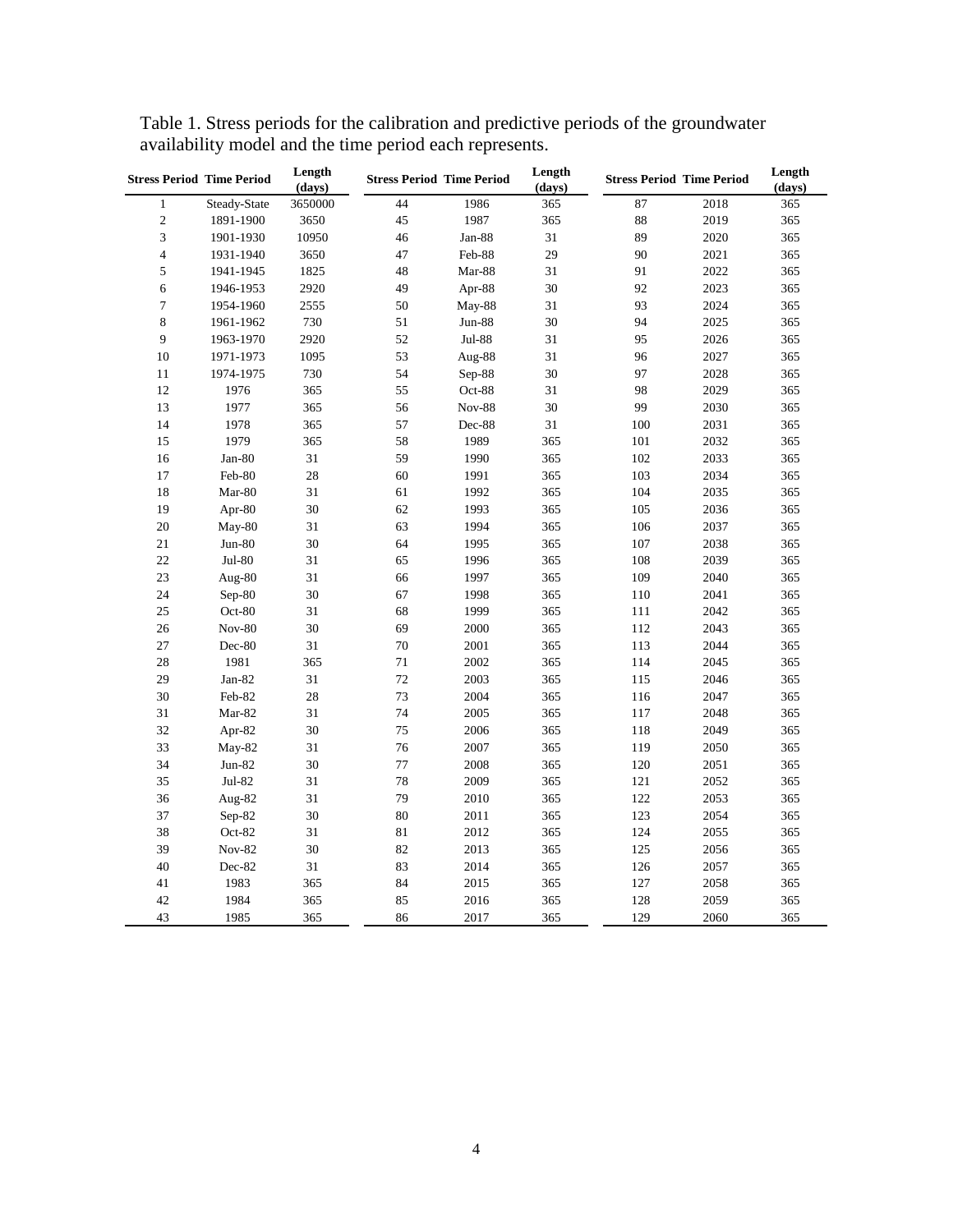| Table 2. Pumpage input into the groundwater availability model requested by Southeast       |
|---------------------------------------------------------------------------------------------|
| Texas Groundwater Conservation District. These values reflect a 2.125 percent increase each |
| year relative to 2006. All pumpage is reported in acre-feet per year.                       |

| Year | Pumpage | Year | Pumpage | Year | Pumpage |
|------|---------|------|---------|------|---------|
| 2006 | 97,565  | 2025 | 136,957 | 2044 | 176,349 |
| 2007 | 99,638  | 2026 | 139,030 | 2045 | 178,422 |
| 2008 | 101,712 | 2027 | 141,103 | 2046 | 180,495 |
| 2009 | 103,785 | 2028 | 143,177 | 2047 | 182,569 |
| 2010 | 105,858 | 2029 | 145,250 | 2048 | 184,642 |
| 2011 | 107,931 | 2030 | 147,323 | 2049 | 186,715 |
| 2012 | 110,005 | 2031 | 149,396 | 2050 | 188,788 |
| 2013 | 112,078 | 2032 | 151,470 | 2051 | 190,862 |
| 2014 | 114,151 | 2033 | 153,543 | 2052 | 192,935 |
| 2015 | 116,224 | 2034 | 155,616 | 2053 | 195,008 |
| 2016 | 118,298 | 2035 | 157,689 | 2054 | 197,081 |
| 2017 | 120,371 | 2036 | 159,763 | 2055 | 199,155 |
| 2018 | 122,444 | 2037 | 161,836 | 2056 | 201,228 |
| 2019 | 124,517 | 2038 | 163,909 | 2057 | 203,301 |
| 2020 | 126,591 | 2039 | 165,982 | 2058 | 205,374 |
| 2021 | 128,664 | 2040 | 168,056 | 2059 | 207,448 |
| 2022 | 130,737 | 2041 | 170,129 | 2060 | 209,521 |
| 2023 | 132,810 | 2042 | 172,202 |      |         |
| 2024 | 134,884 | 2043 | 174,275 |      |         |

#### **RESULTS:**

Water budget results throughout the course of the model run are shown in Appendicies A, B, and C. Appendix A contains a chart of results in the district for each component of the water budget by stress period of the model run. Appendix B contains tables of the water budget for Southeast Texas Groundwater Conservation District by county, and for the district as a whole, for each decade between 2006 and 2060. Appendix C contains tables of the water budget within Groundwater Management Area 14 for all counties outside the district. The components of the water budgets are described below.

- Recharge and Surface Water Inflow—areally distributed recharge due to precipitation falling on the outcrop (where the aquifer is exposed at land surface) areas of aquifers as well as inflow from surface water features such as rivers and streams. Recharge is always shown as "Inflow" into the water budget. In the groundwater availability model for the northern portion of the Gulf Coast Aquifer, recharge is modeled using the MODFLOW General Head Boundary package.
- Evapotranspiration and Surface Water Outflow—water that flows out of an aquifer due to direct evaporation and plant transpiration (together called evapotranspiration) as well as outflow to surface water features such as rivers, streams, and springs (drains). This component of the budget will always be shown as "Outflow." In the groundwater availability model for the northern portion of the Gulf Coast Aquifer, surface water outflow is modeled using the MODFLOW General Head Boundary package.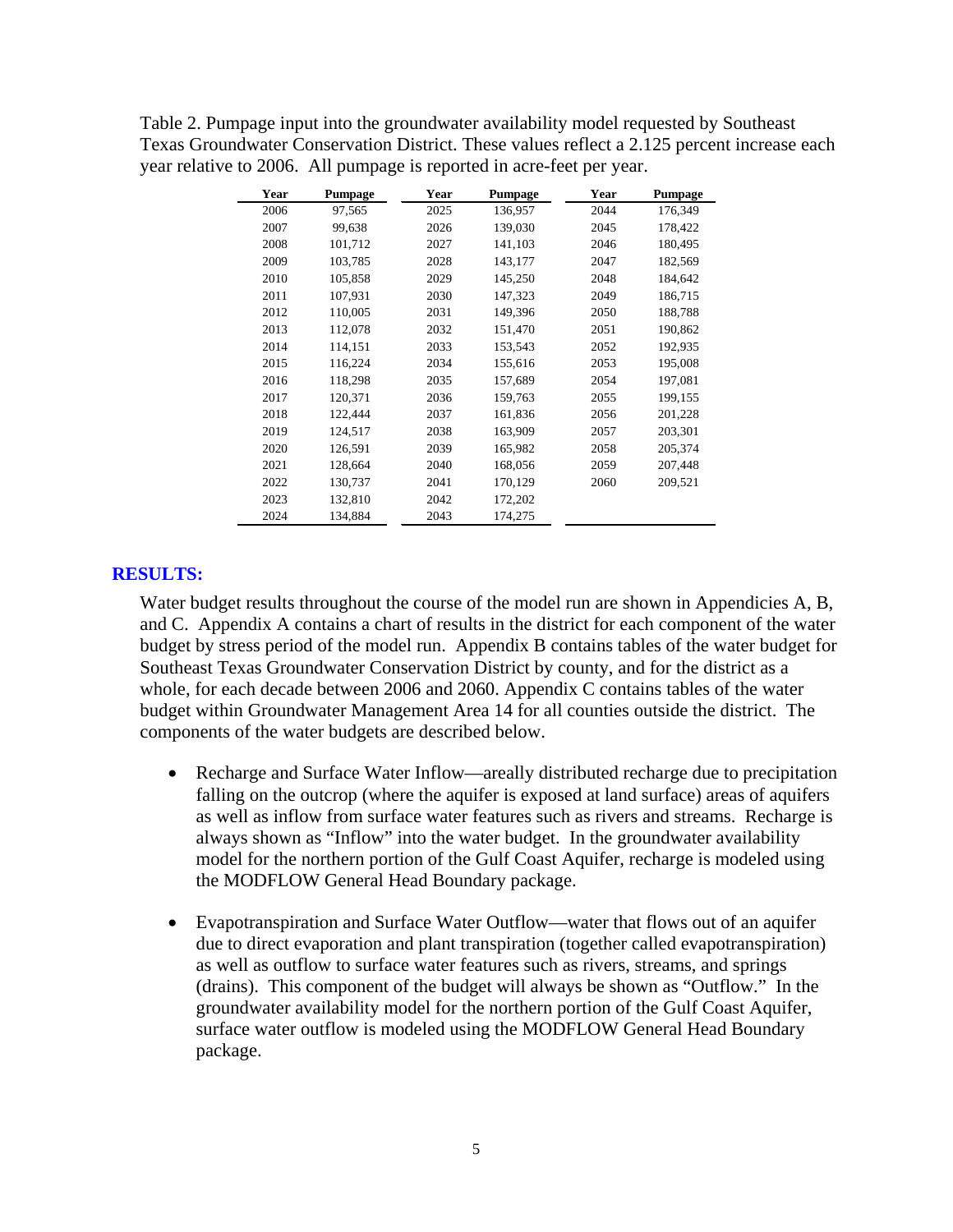- Wells—water produced from wells in each aquifer. This component is always shown as "Outflow" from the water budget because all wells included in the model produce (rather than inject) water. Wells are simulated in the model using the MODFLOW Well package. It is important to note that values in Appendix B for wells in the water budget may not precisely match the pumpage amounts requested in Table 2 because of dry cells, as described below.
- Interbed Storage—describes the change in water stored in the aquifer due to compaction of clay layers and is separate from the change in storage term described below. This compaction, and subsequent loss of storage volume in the aquifer, is considered to be largely permanent. Interbed storage - simulated in the model using the MODFLOW Interbed Storage package – is included primarily for the purpose of simulating land-surface subsidence. Refer to Kasmarek and Robinson (2004) and Kasmarek and others (2005) for more details about the Interbed Storage package and land-surface subsidence.
- Change in Storage—changes in the water stored in the aquifer. The "Inflow" storage component is water that is removed from storage in the aquifer (that is, water levels decline). The "Outflow" storage component is water that is added back into storage in the aquifer (that is, water levels increase). This component of the budget is often seen as water both going into and out of the aquifer because water levels will decline in some areas (water is being removed from storage) and will rise in others (water is being added to storage).
- Lateral flow—describes lateral flow within an aquifer between a county and adjacent counties.
- Vertical leakage (upward or downward)—describes the vertical flow, or leakage, between two aquifers. This flow is controlled by the water levels in each aquifer and aquifer properties that define the amount of leakage that can occur.

Table 3 below shows the average drawdown between 2006 and 2060 for each county and district within Groundwater Management Area 14. Note that a negative drawdown value indicates an increase in water levels. For Southeast Texas Groundwater Conservation District, average drawdowns for each county range from 3 to 17 feet by 2060 for the Chicot Aquifer, increasing steadily through time. Average county drawdowns range from 17 to 28 feet for the Evangeline Aquifer and 19 to 32 feet for the Jasper Aquifer in the district. The overall average drawdown within the district for the Chicot, Evangeline, and Jasper aquifers between 2006 and 2060 is 12, 23, and 25 feet, respectively. Figures 1, 2, and 3 show the average drawdown for each county within Groundwater Management Area 14 between 2006 and 2060 and the extent of each aquifer. It is important to note that the results presented in Table 3 and Figures 1, 2, and 3 for areas outside Southeast Texas Groundwater Conservation District reflect pumping based on regional water planning estimates as summarized in the *Water for Texas—2002* State Water Plan (TWDB, 2002).

As stated above, Appendix A contains charts for each component of the water budget by stress period of the model run. Of particular interest is Figure A-2 of Appendix A, which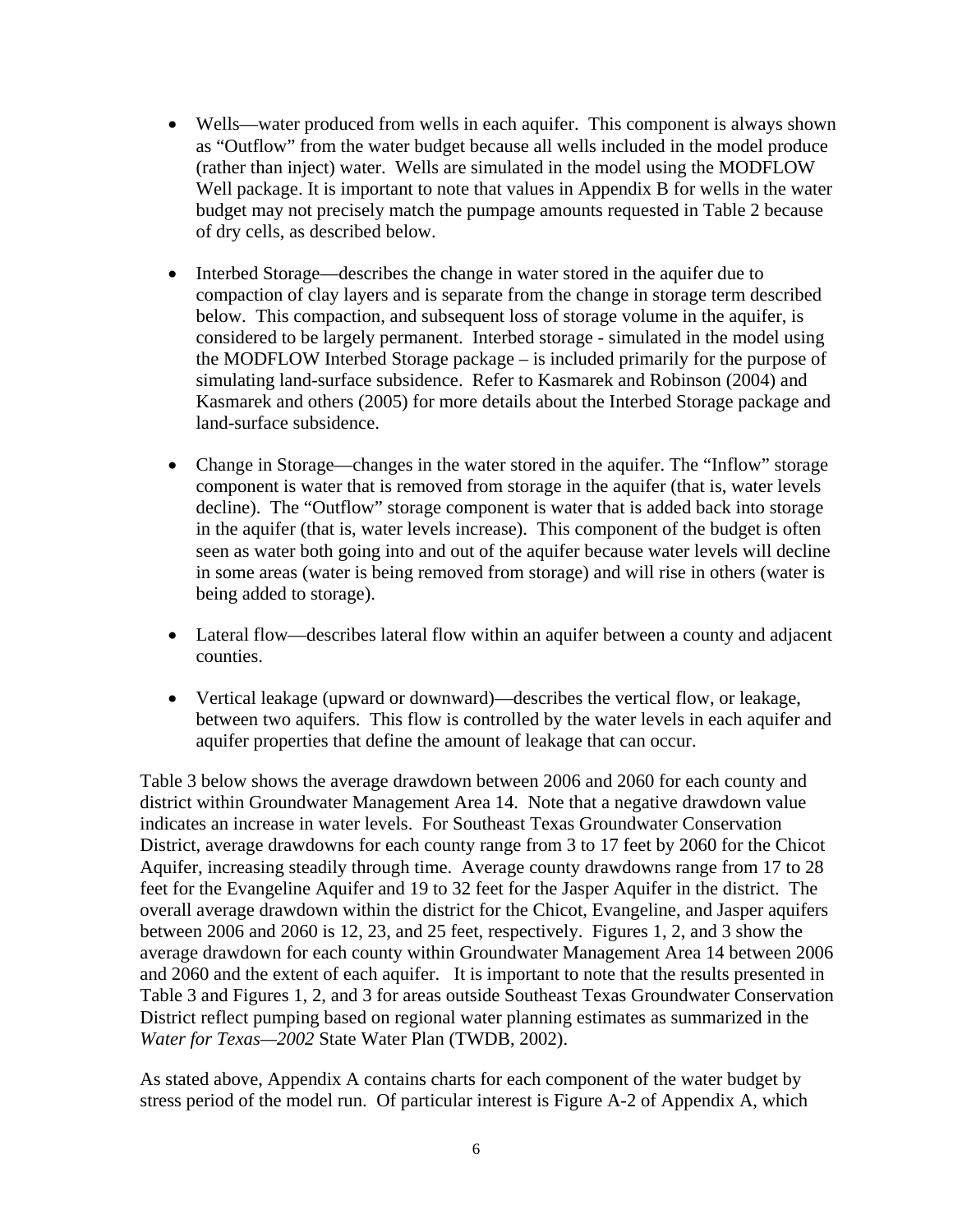shows net recharge to be relatively constant through the historical calibration period (up through stress period 69), at which point it begins to steadily increase through the predictive period as pumping (shown in Figure A-1) increases. This is due to the use of the MODFLOW General Head Boundary package to simulate recharge, evapotranspiration, and interaction of the aquifer with rivers and streams. Note that "net recharge" here refers to recharge to the aquifer sourced from precipitation and surface water inflow minus evapotranspiration and surface water outflow. As pumping increases (and water levels fall), one would expect evapotranspiration and the amount of water discharging to surface water to decrease (or the inflow from surface water to increase). These all contribute to an increase in net recharge. However, the amount of recharge to the aquifer sourced from precipitation is independent of the amount of pumping. Because the general-head boundary package simulates all of these components collectively, the contribution of each to the increase in net recharge cannot be directly assessed. Refer to Kasmarek and Robinson (2004) for more information regarding the use of the MODFLOW General Head Boundary Package in the groundwater availability model.

Appendix D shows a comparison of the drawdown (from 2006) within the district to the annual pumping rate. It is important to note that the drawdown value is cumulative representing the drawdown between 2006 and the year in which the pumping occurred (that is, the drawdown is affected by the pumping prior to the year in which it is calculated). Results of this analysis show a very consistent increase in drawdown with increasing pumpage. Also, as pumpage increases, water levels in the Chicot Aquifer decline relatively rapidly compared to water levels in the Jasper Aquifer, which decline more slowly as indicated by the slopes of the trendlines. Similarly, as pumpage increases, water levels in the Jasper Aquifer decline more rapidly than those in the Evangeline Aquifer.

The amount of water actually pumped out of the aquifer in the model may differ somewhat from the pumping amounts listed in Table 1. An example of this can be seen in Appendix B, where the total amount of water pumped from the model (Wells) in the district in the year 2060 is 209,124 acre-feet per year compared to the input of 209,521 acre-feet per year into the model (Table 2). This 0.2 percent difference between the requested pumping and the model output pumping for the year 2060 is the largest deviation from the request during the predictive model run. The primary reason for this difference is the occurrence of dry cells. When the water level in a cell declines below the bottom of the aquifer in the cell, the cell goes dry and pumping can no longer occur. The total amount of pumpage in the district is, therefore, reduced. It should be noted that dry cells were not considered when calculating the average drawdown over each aquifer. However, since the dry cells occurred primarily along the updip extents of the aquifers where they are thin, the effect of this is considered to be minimal.

It is also important to note that sub-regional water budgets are not exact. This is due to the size of the model cells and the approach used to extract data from the model. To avoid double accounting, model cells that straddle county boundaries were assigned to one side of the boundary based on the location of the centroid of the model cell. For example, if a cell contains two counties, the cell is assigned to the county where the centroid of the cell is located.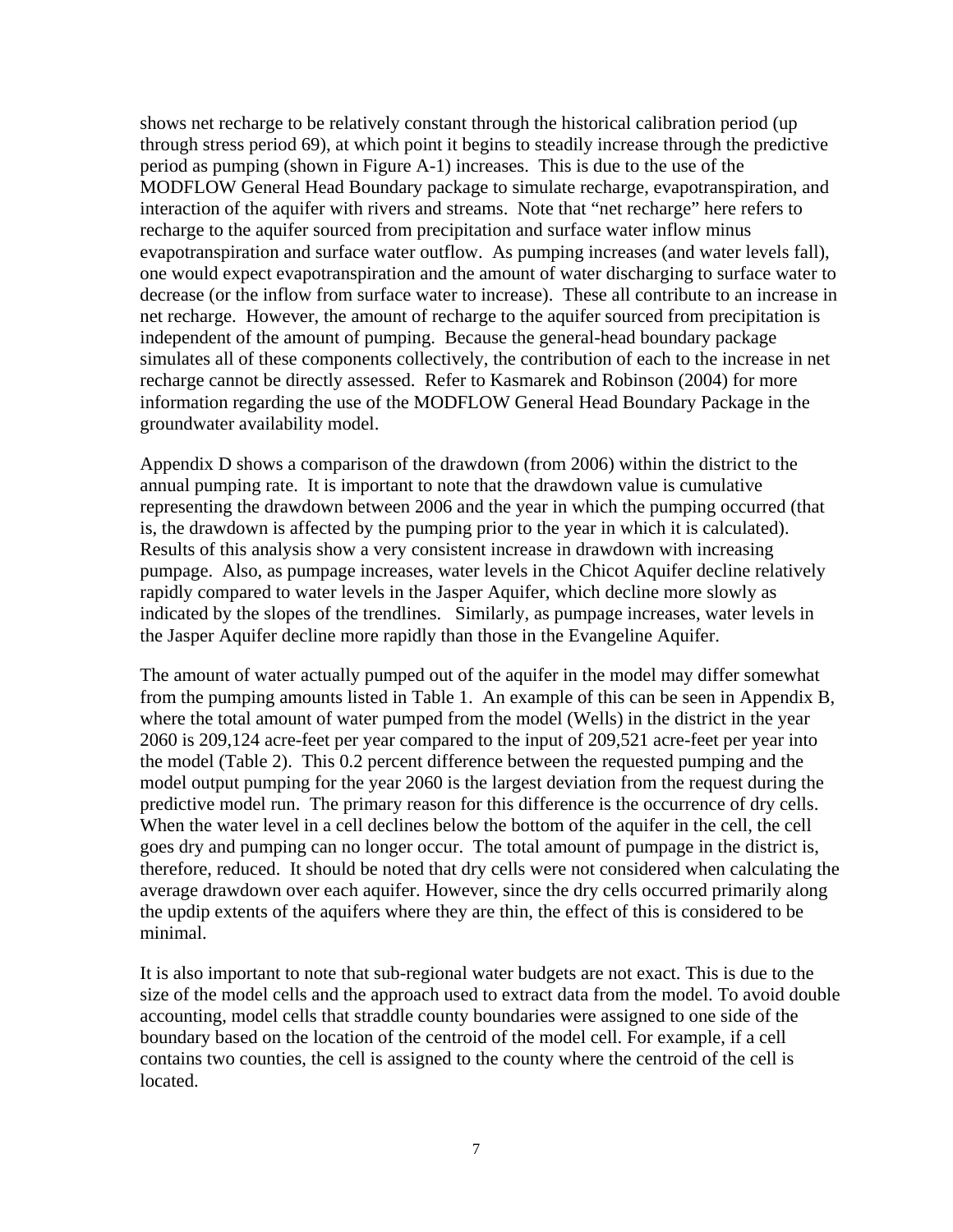Table 3. Average drawdown (decline in water levels from 2006) reported by decade for each county and groundwater conservation district in Groundwater Management Area 14. A negative drawdown value indicates an increase in water levels.

|                                                               | <b>Chicot Aquifer</b> |                  |                |              |                |                |                |                | <b>Evangeline Aquifer</b> |          |                |                |                  |                | <b>Jasper Aquifer</b> |                |                          |      |
|---------------------------------------------------------------|-----------------------|------------------|----------------|--------------|----------------|----------------|----------------|----------------|---------------------------|----------|----------------|----------------|------------------|----------------|-----------------------|----------------|--------------------------|------|
|                                                               | 2010                  | 2020             | 2030           | 2040         | 2050           | 2060           | 2010           | 2020           | 2030                      | 2040     | 2050           | 2060           | 2010             | 2020           | 2030                  | 2040           | 2050                     | 2060 |
| <b>Austin</b>                                                 | 2                     | 6                | 9              | 11           | 13             | 15             | $\mathbf{1}$   | 3              | $\overline{4}$            | 6        | $\tau$         | 8              | $\overline{4}$   | $\mathbf{Q}$   | 12                    | 13             | 14                       | 15   |
| <b>Brazoria</b>                                               | 4                     | 8                | 11             | 13           | 15             | 17             | 3              | 7              | 10                        | 12       | 14             | 16             |                  |                |                       |                |                          |      |
| <b>Brazos</b>                                                 |                       |                  |                |              |                |                |                |                |                           |          |                |                | $\boldsymbol{0}$ | 1              | $\mathfrak{2}$        | $\mathbf{2}$   | $\mathfrak{2}$           | 3    |
| <b>Chambers</b>                                               | 3                     | 7                | 10             | 12           | 14             | 17             | $\overline{2}$ | 5              | 7                         | 9        | 11             | 14             |                  |                |                       |                | ä,                       |      |
| <b>Fort Bend</b>                                              |                       | 6                | 6              | 7            | 9              | 11             | 3              | $\overline{4}$ | $\overline{4}$            | 6        | 8              | 10             | 17               | 44             | 54                    | 58             | 60                       | 62   |
| <b>Galveston</b>                                              | $\overline{c}$        | 5                | 7              | 9            | 12             | 14             |                | 3              | $\overline{4}$            | 6        | 8              | 10             |                  |                | ٠                     |                | $\overline{\phantom{a}}$ |      |
| <b>Grimes</b>                                                 | $\Omega$              | $\boldsymbol{0}$ | $\theta$       | $\mathbf{0}$ | $\theta$       | $\Omega$       | $\overline{0}$ |                | -1                        | 1        | $\mathbf{1}$   | 1              | 6                | 12             | 15                    | 17             | 19                       | 21   |
| Hardin                                                        |                       | 5                | 8              | 11           | 14             | 17             | 3              | 8              | 13                        | 18       | 23             | 28             | 4                | 11             | 17                    | 22             | 27                       | 32   |
| <b>Harris</b>                                                 | $\Omega$              | $-12$            | $-23$          | $-27$        | $-27$          | $-27$          | $-2$           | $-32$          | $-45$                     | $-49$    | $-49$          | $-49$          | 37               | 78             | 90                    | 95             | 98                       | 101  |
| <b>Jasper</b>                                                 |                       | 3                | 5              | 7            | 9              | 11             | 3              | 7              | 11                        | 15       | 20             | 24             | $\overline{c}$   | 5              | 9                     | 13             | 17                       | 22   |
| <b>Jefferson</b>                                              |                       | 4                | 7              | 9            | 12             | 14             |                | $\overline{4}$ | 7                         | 10       | 13             | 15             |                  |                |                       |                | $\overline{\phantom{0}}$ |      |
| Liberty                                                       | 3                     | 8                | 10             | 12           | 14             | 16             | 3              | 8              | 11                        | 13       | 14             | 16             | 18               | 46             | 56                    | 61             | 65                       | 69   |
| Montgomery                                                    | $\mathfrak{D}$        | 3                | 3              | 3            | 3              | 3              |                | 15             | 20                        | 24       | 27             | 30             | 40               | 70             | 82                    | 89             | 95                       | 99   |
| <b>Newton</b>                                                 |                       | 3                | 5              | 6            | 8              | 9              | 2              | 6              | 10                        | 14       | 18             | 22             | $\overline{2}$   | 5              | 8                     | 12             | 15                       | 19   |
| Orange                                                        |                       | 3                | 5              |              | 9              | 11             |                | 4              | $\overline{7}$            | 10       | 13             | 16             |                  |                |                       |                | $\overline{\phantom{a}}$ |      |
| Polk                                                          | 0                     |                  |                |              | 2              | 2              | 0              | $\mathbf{0}$   | $\overline{1}$            |          | 1              |                | $\overline{2}$   | 5              | $\overline{7}$        | 9              | 12                       | 14   |
| <b>San Jacinto</b>                                            | $\Omega$              | $\theta$         |                |              | 1              |                | $\Omega$       | 1              | $\mathbf{1}$              |          | $\overline{2}$ | $\overline{2}$ | 10               | 21             | 28                    | 33             | 37                       | 40   |
| <b>Tyler</b>                                                  | 0                     |                  |                | 2            | $\mathfrak{2}$ | 3              |                | 4              | 7                         | 10       | 13             | 17             | 3                | 8              | 13                    | 19             | 25                       | 31   |
| <b>Walker</b>                                                 | $\Omega$              | $\theta$         | $\theta$       | $\mathbf{0}$ | $\mathbf{0}$   | $\theta$       | 0              | $\mathbf{1}$   | $\overline{1}$            |          | 1              |                | 3                | 7              | 11                    | 14             | 17                       | 20   |
| Waller                                                        | $\overline{2}$        | $\overline{4}$   | $\overline{4}$ | 4            | $\overline{4}$ | $\overline{4}$ |                | $\mathbf{0}$   | $\mathbf{0}$              |          | 1              |                | 15               | 31             | 36                    | 39             | 41                       | 42   |
| Washington                                                    |                       |                  |                |              |                |                | $\mathbf{0}$   | $\mathbf{0}$   | $\theta$                  | $\Omega$ | $\mathbf{0}$   | $\mathbf{0}$   | 1                | $\overline{2}$ | 3                     | $\overline{4}$ | 4                        | 5    |
| <b>Bluebonnet GCD</b>                                         | $\overline{2}$        | $\overline{4}$   | 6              | 7            | $\overline{7}$ | 8              |                | $\overline{2}$ | $\overline{2}$            | 3        | $\overline{4}$ | $\overline{4}$ | $\tau$           | 15             | 18                    | 20             | 22                       | 24   |
| <b>Brazoria County GCD</b>                                    | 4                     | 8                | 11             | 13           | 15             | 17             | 3              | 7              | 10                        | 12       | 14             | 16             |                  |                |                       |                |                          |      |
| <b>Brazos Valley GCD</b>                                      |                       |                  |                |              |                |                |                |                |                           |          |                |                | $\boldsymbol{0}$ | 1              | 2                     | $\overline{2}$ | 2                        | 3    |
| <b>Fort Bend Subsidence District</b>                          | $\overline{4}$        | 6                | 6              | 7            | 9              | 11             | 3              | $\overline{4}$ | $\overline{4}$            | 6        | 8              | 10             | 17               | 44             | 54                    | 58             | 60                       | 62   |
| <b>Harris-Galveston Coastal</b><br><b>Subsidence District</b> | 1                     | $-8$             | $-17$          | $-20$        | $-19$          | $-19$          | $-1$           | $-25$          | $-35$                     | $-38$    | $-38$          | $-37$          | 37               | 78             | 90                    | 95             | 98                       | 101  |
| <b>Lone Star GCD</b>                                          | 2                     | 3                | 3              | 3            | 3              | 3              | 7              | 15             | 20                        | 24       | 27             | 30             | 40               | 70             | 82                    | 89             | 95                       | 99   |
| <b>Lower Trinity GCD</b>                                      | $\mathbf{0}$          | $\overline{0}$   |                |              |                | $\overline{2}$ | $\mathbf{0}$   | $\overline{0}$ | $\mathbf{1}$              |          | 1              |                | 5                | 11             | 15                    | 19             | 22                       | 24   |
| <b>Southeast Texas GCD</b>                                    |                       | 4                | 6              | 8            | 10             | 12             | $\overline{c}$ | 7              | 11                        | 15       | 19             | 23             | $\mathfrak{D}$   | $\overline{7}$ | 11                    | 16             | 21                       | 25   |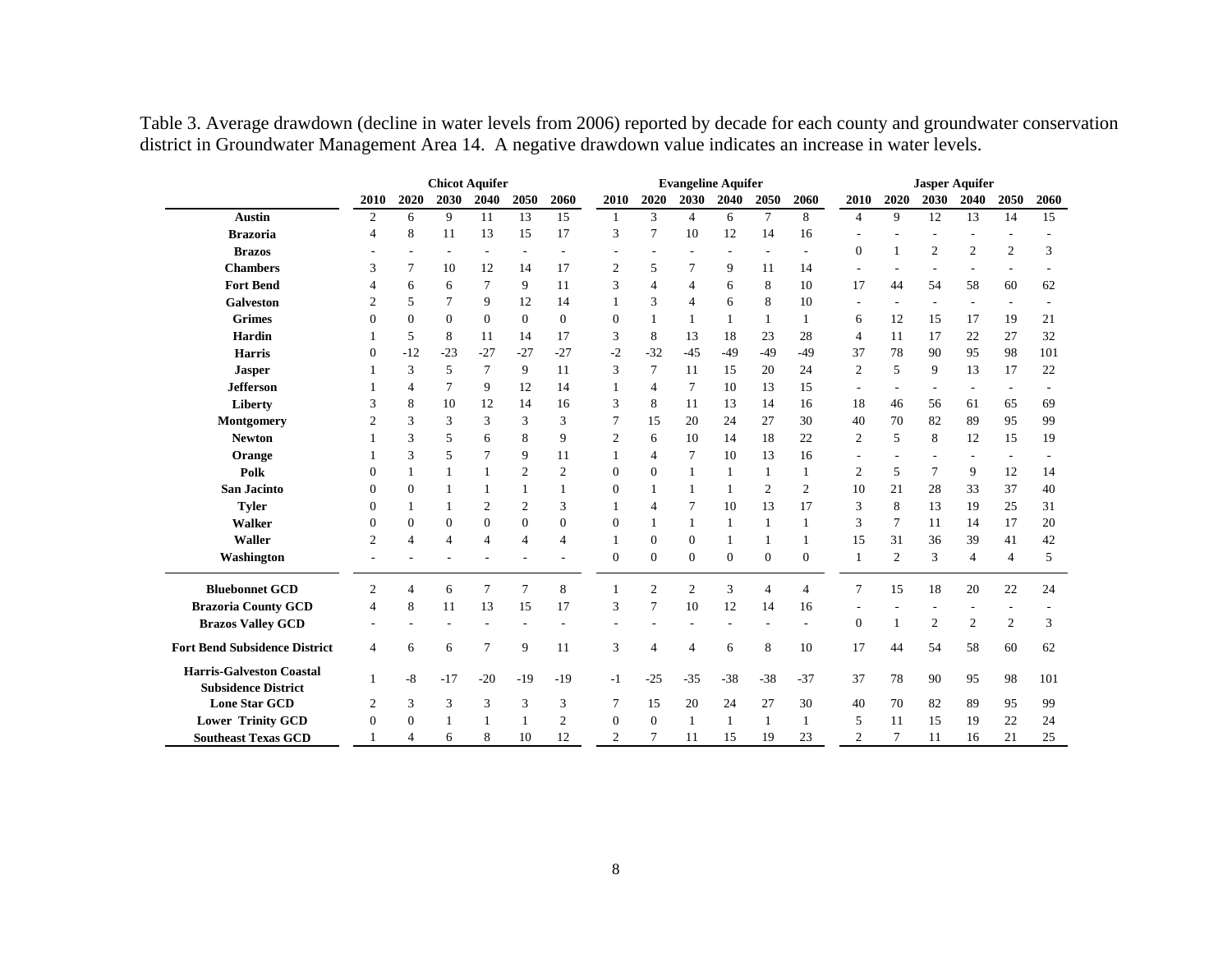#### **REFERENCES:**

Environmental Simulations, Inc., 2007, Guide to Using Groundwater Vistas Version 5, 381 p.

- Kasmarek, M.C., and Robinson, J.L., 2004, Hydrogeology and simulation of groundwater flow and land-surface subsidence in the northern part of the Gulf Coast aquifer system, Texas: U.S. Geological Survey Scientific Investigations Report 2004-5102, 111 p.
- Kasmarek, M.C., Reece, B.D., and Houston, N.A., 2005, Evaluation of groundwater flow and land-surface subsidence caused by hypothetical withdrawals in the northern part of the northern part of the Gulf Coast aquifer system, Texas: U.S. Geological Survey Scientific Investigations Report 2005-5024, 70 p.
- Texas Water Development Board, 2002, Water for Texas 2002—Volumes I-III; Texas Water Development Board Document No. GP-7-1, 155 p.



 Cynthia K. Ridgeway is Manager of the Groundwater Availability Modeling Section and is responsible for oversight of work performed by employees under her direct supervision. The seal appearing on this document was authorized by Cynthia K. Ridgeway, P.G., on September 23, 2009.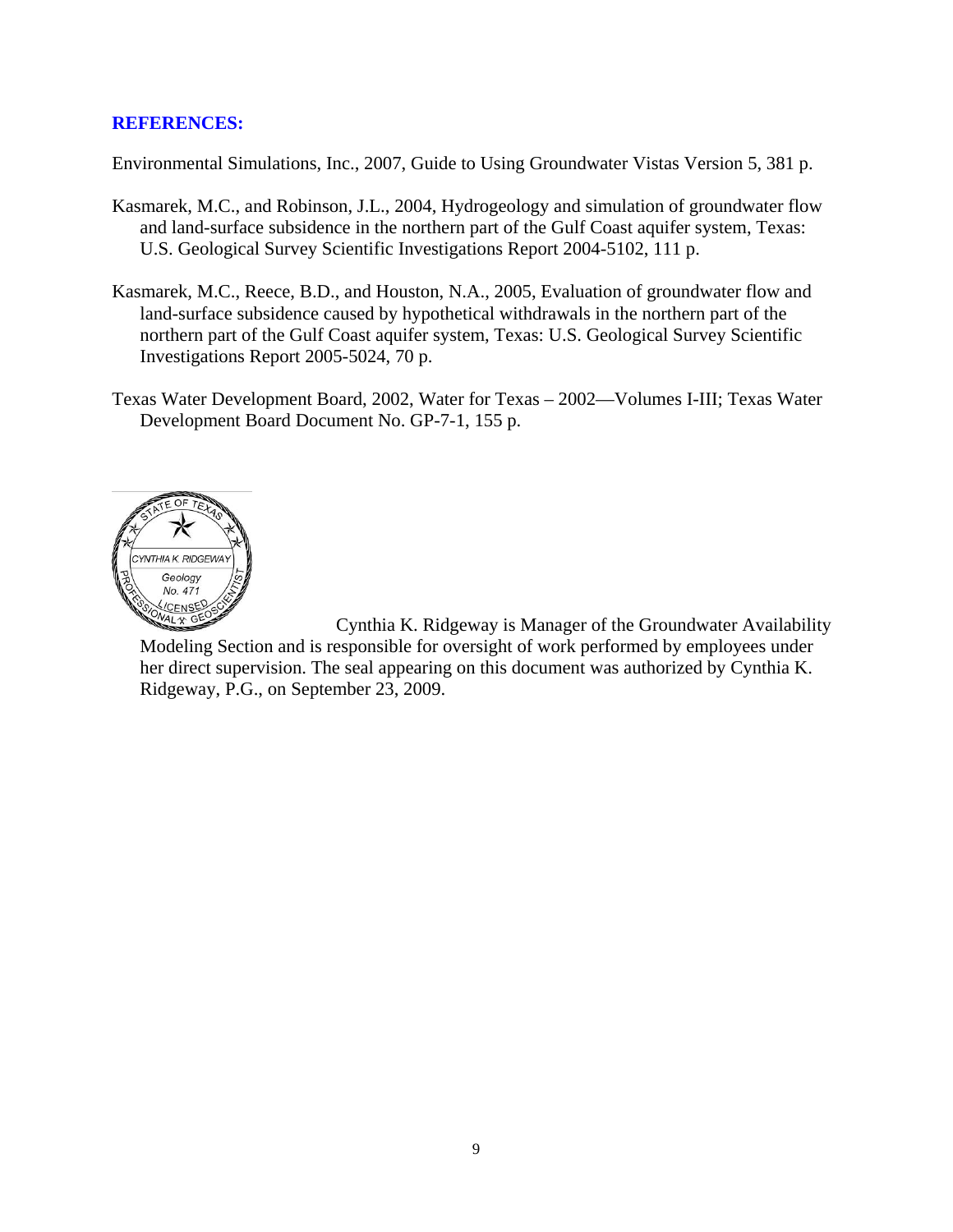

Figure 1. Average drawdown (decline in water levels) in the Chicot Aquifer by county from the beginning of 2006 to the end of 2060. A negative drawdown value indicates an increase in water levels.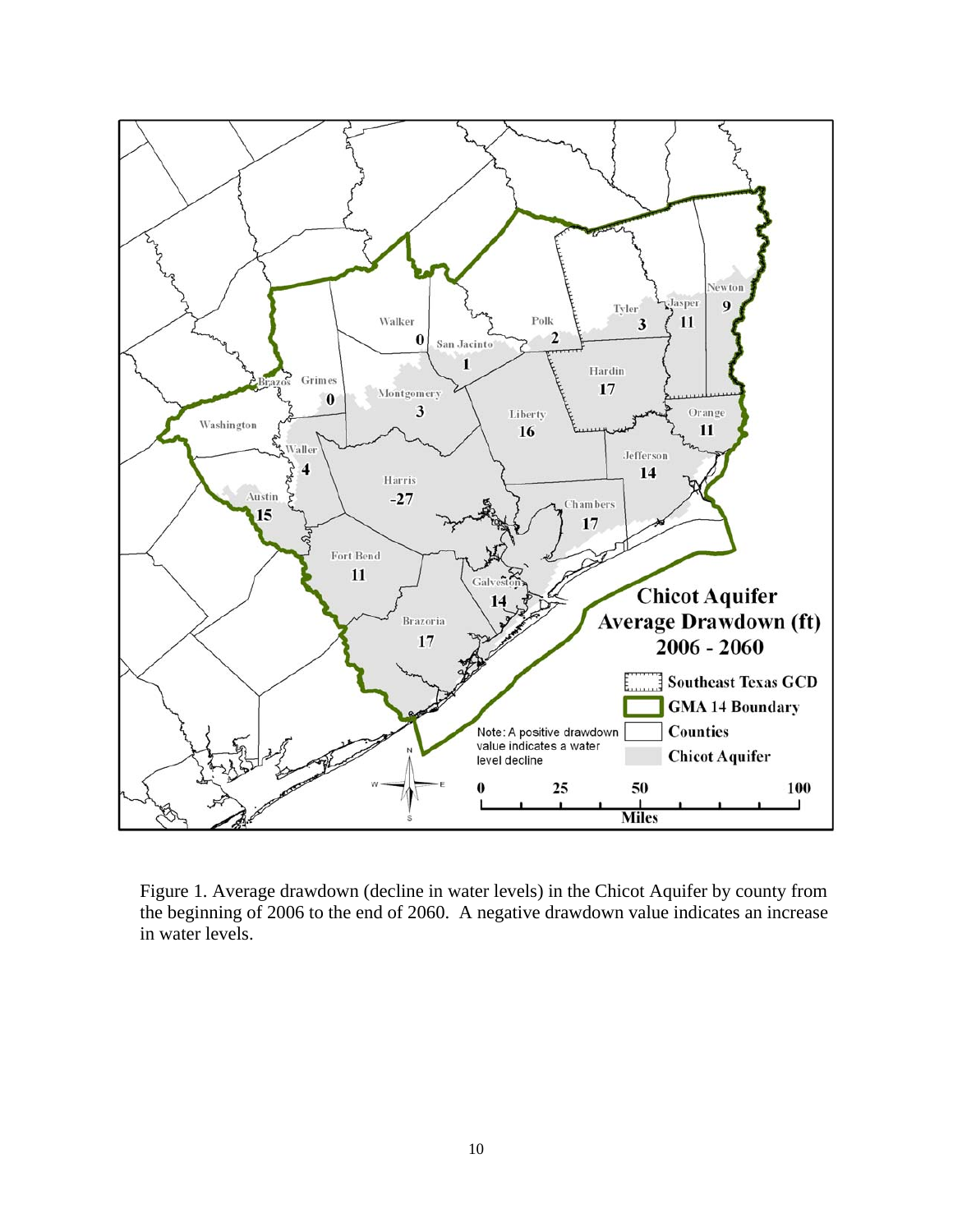

Figure 2. Average drawdown (decline in water levels) in the Evangeline Aquifer by county from the beginning of 2006 to the end of 2060. A negative drawdown value indicates an increase in water levels.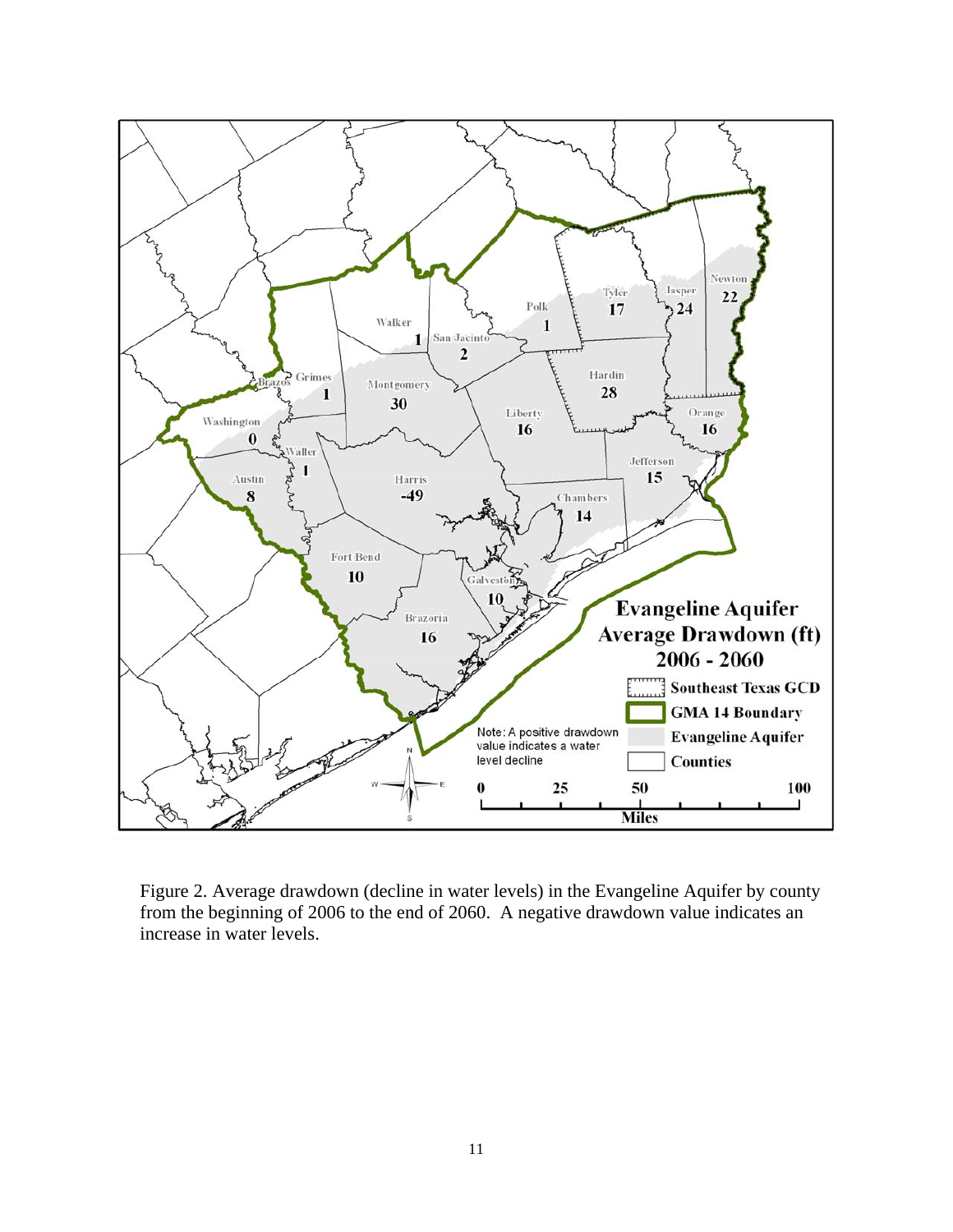

Figure 3. Average drawdown (decline in water levels) in the Jasper Aquifer by county from the beginning of 2006 to the end of 2060. A negative drawdown value indicates an increase in water levels.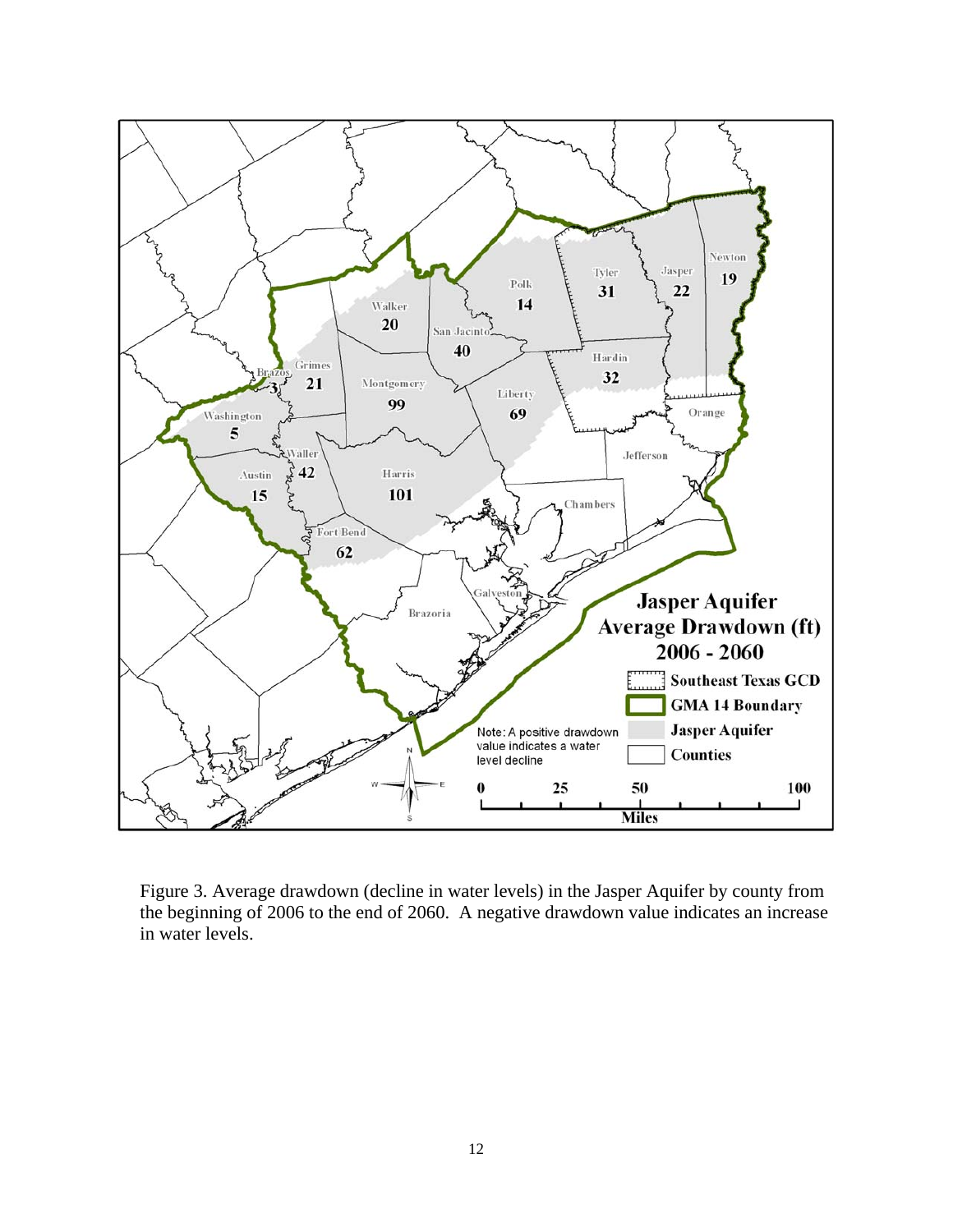## Appendix A

Water budgets for each stress period in the calibration and predictive periods of the groundwater availability model in Southeast Texas Groundwater Conservation District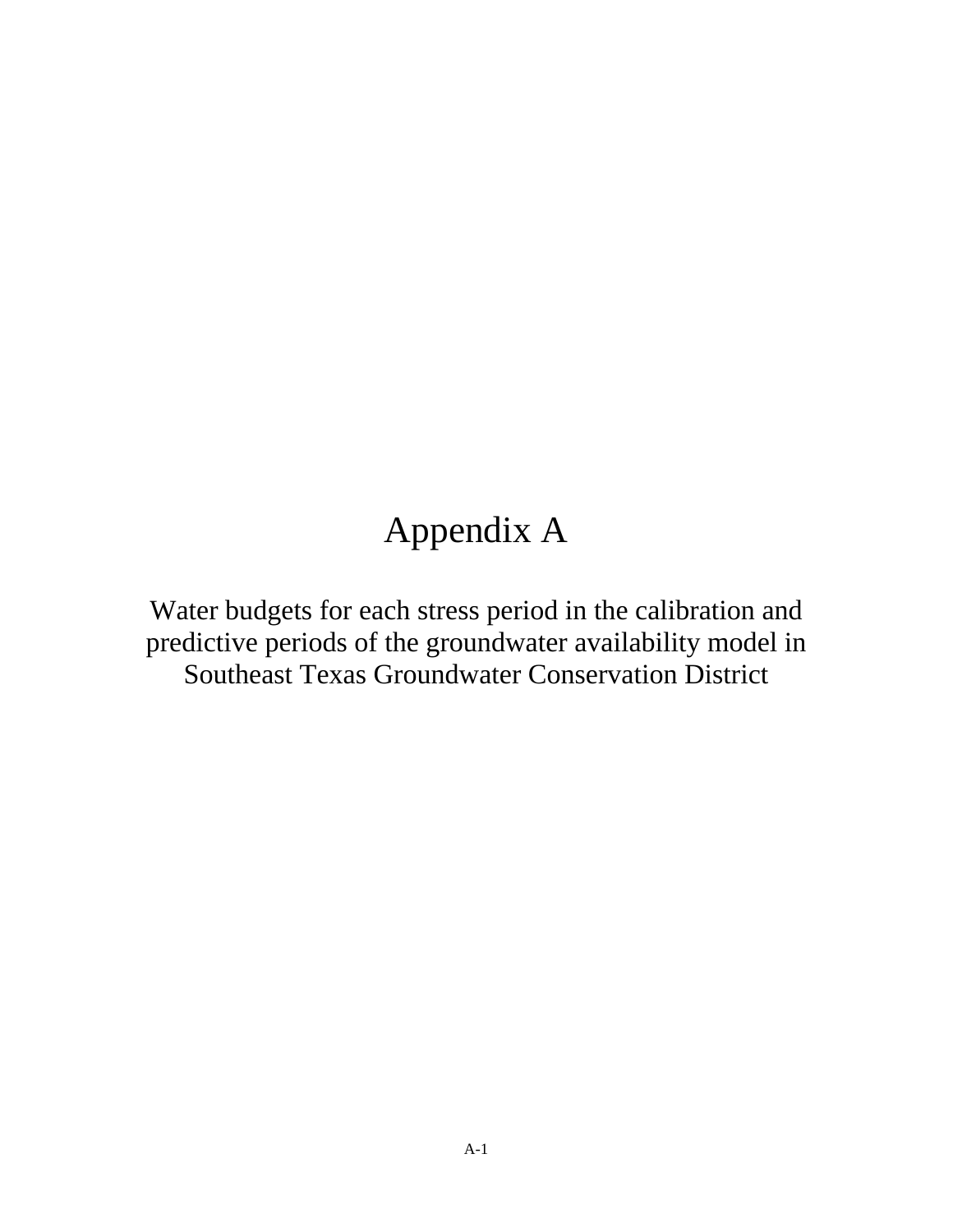

Figure A-1. Pumpage output from Southeast Texas Groundwater Conservation District for each stress period in the groundwater availability model. See Table 1 for the time period represented by each stress period.



Figure A-2. Net recharge to Southeast Texas Groundwater Conservation District for each stress period in the groundwater availability model. Note that net recharge refers to recharge to the aquifer sourced from precipitation and surface water inflow minus evapotranspiration and surface water outflow. See Table 1 for the time period represented by each stress period.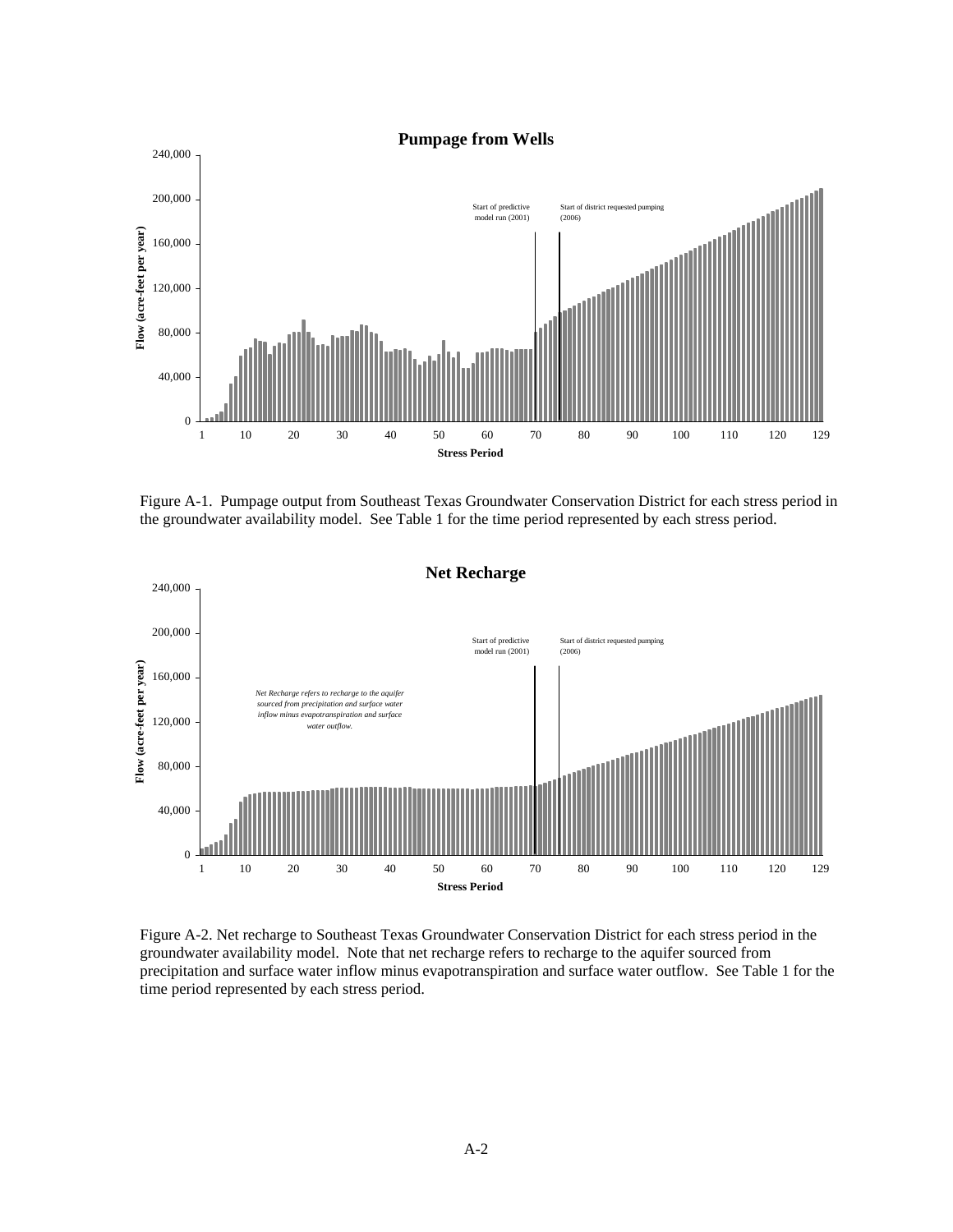

Figure A-3. Net change in storage in the Gulf Coast aquifer in Southeast Texas Groundwater Conservation District for each stress period in the groundwater availability model. Note that water added to storage reflects an increase in water levels while water removed from storage indicates a water level decline. The above figure includes change in storage due to sediment compaction. See Table 1 for the time period represented by each stress period.



Figure A-4. Net lateral flow into or out of Southeast Texas Groundwater Conservation District for each stress period in the groundwater availability model. See Table 1 for the time period represented by each stress period.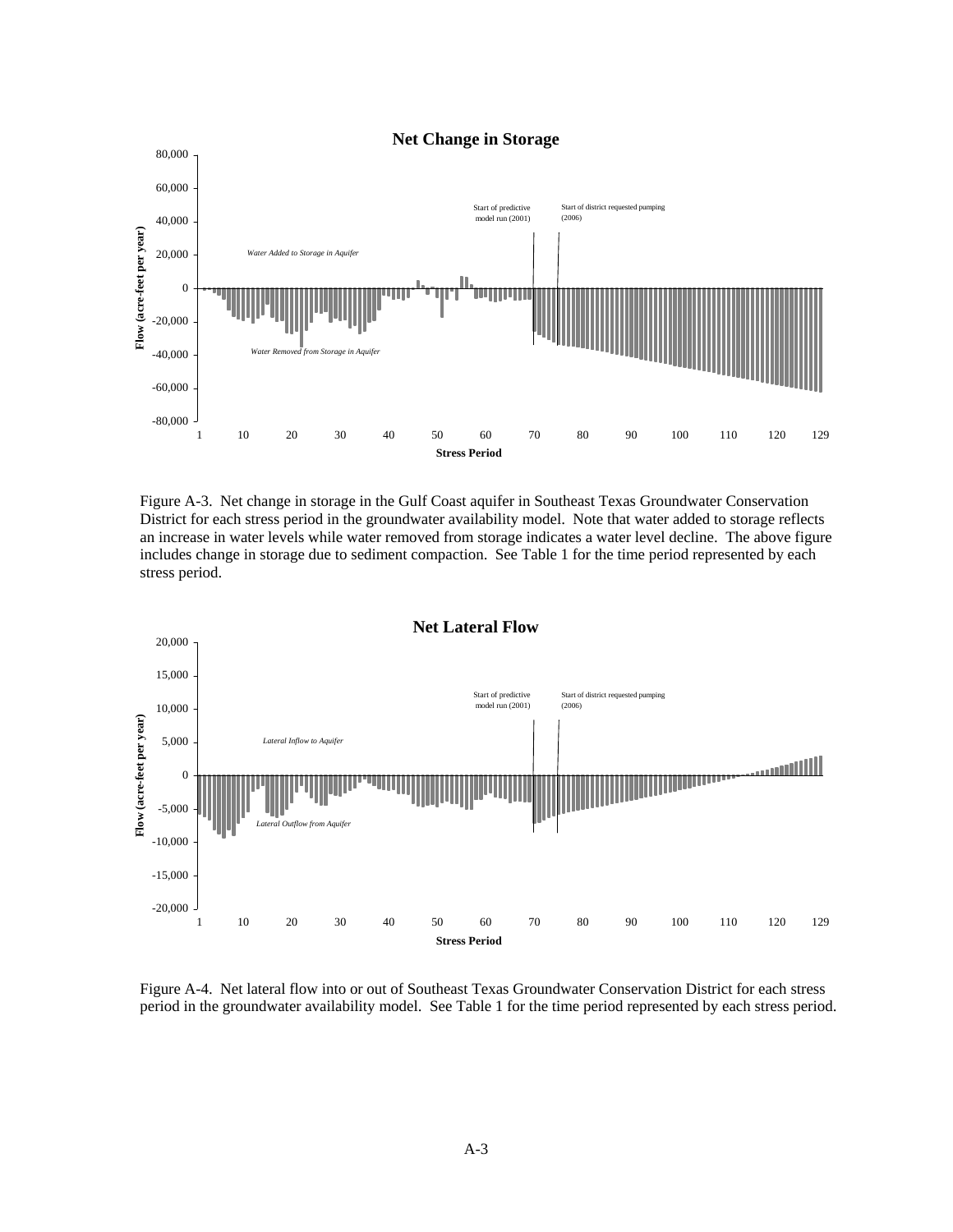

Figure A-5. Net vertical flow between the Chicot and Evangeline aquifers in Southeast Texas Groundwater Conservation District for each stress period in the groundwater availability model. See Table 1 for the time period represented by each stress period.



Figure A-6. Net vertical flow between the Evangeline Aquifer and the Burkeville Confining Unit in Southeast Texas Groundwater Conservation District for each stress period in the groundwater availability model. See Table 1 for the time period represented by each stress period.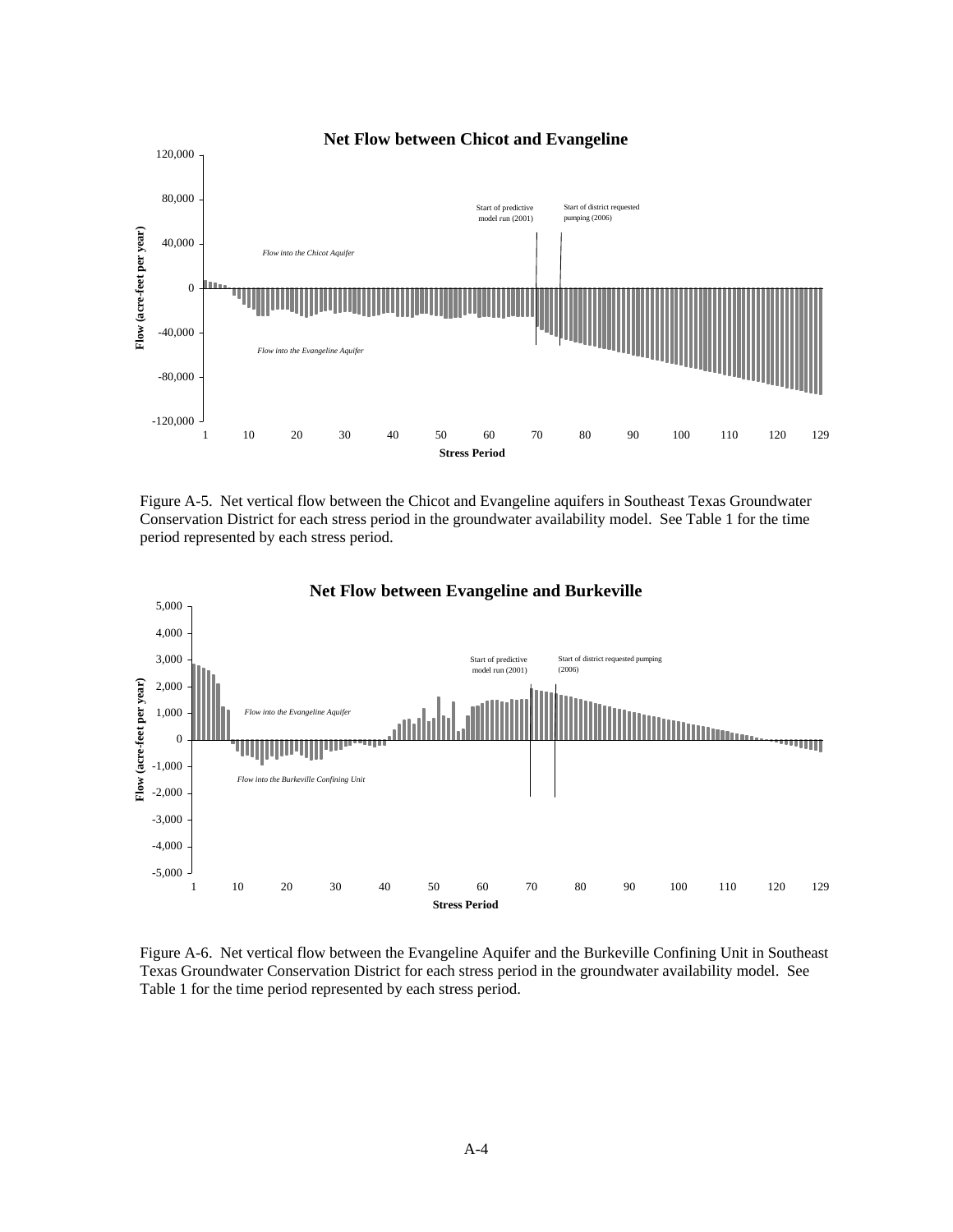

Figure A-7. Net vertical flow between the Burkeville Confining Unit and the Jasper Aquifer in Southeast Texas Groundwater Conservation District for each stress period in the groundwater availability model. See Table 1 for the time period represented by each stress period.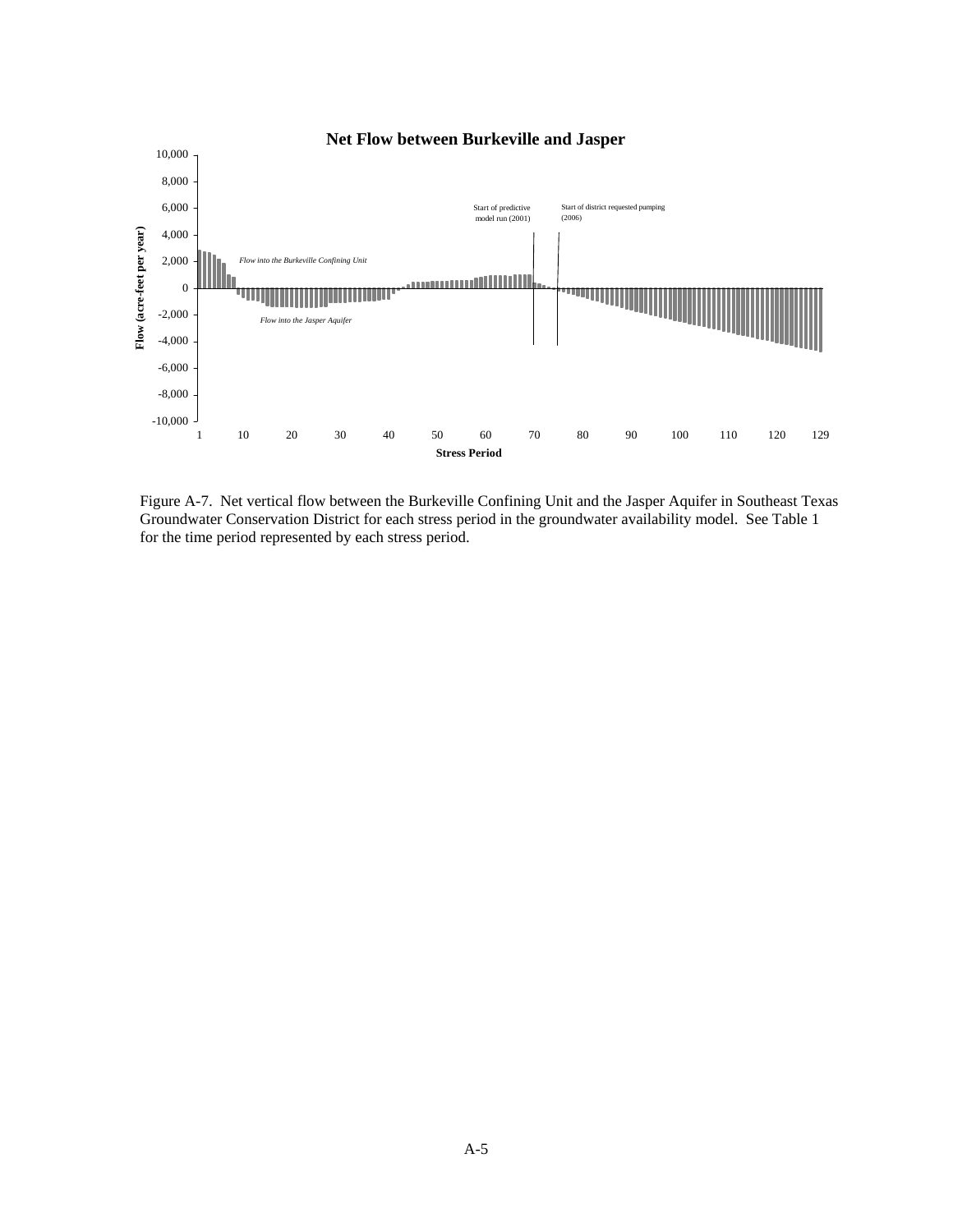# Appendix B

Water budget tables for 2006 – 2060 predictive model run by decade and county in Southeast Texas Groundwater Conservation District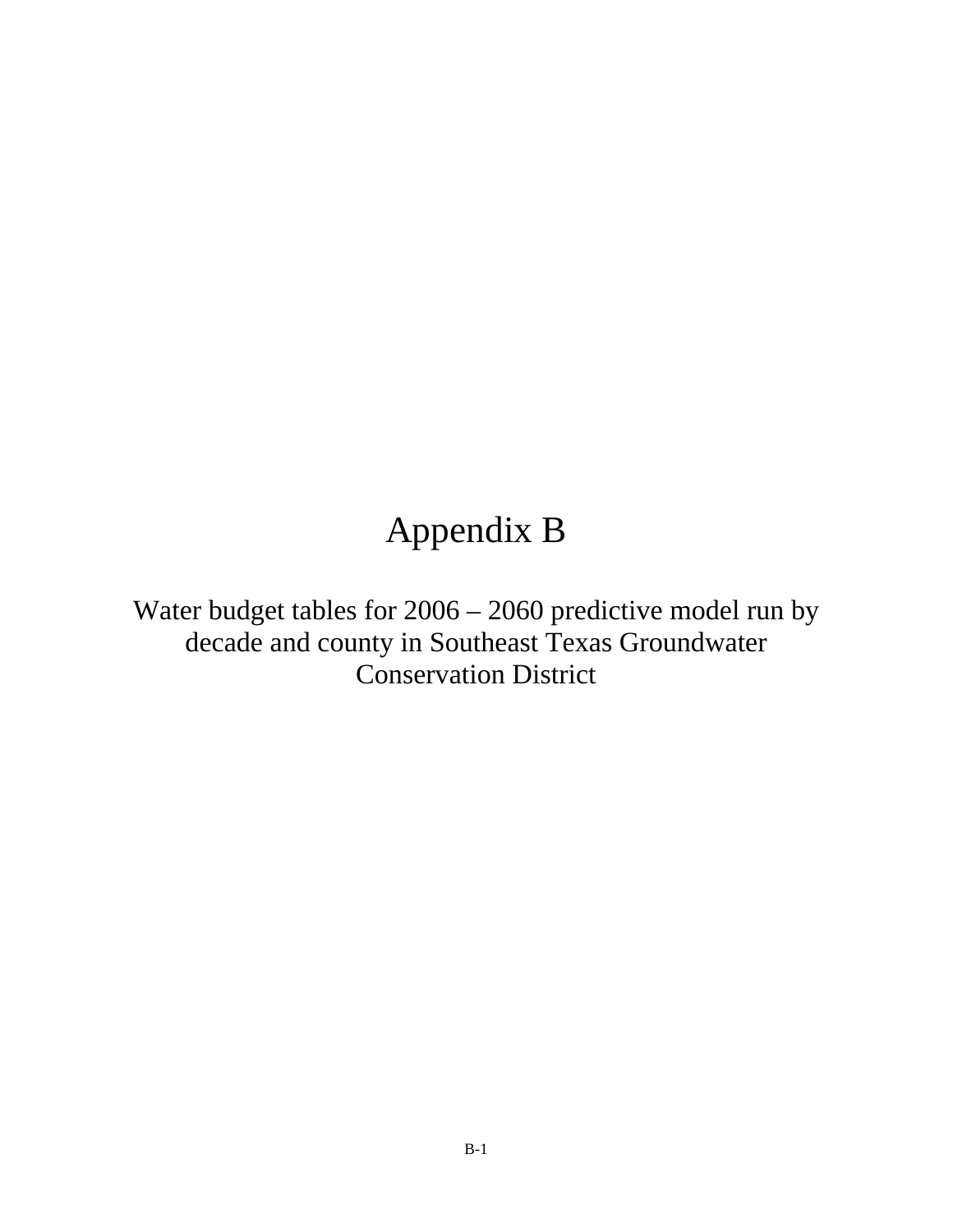|                                                 |                | Hardin     |            |        |               |            | Jasper            |          |               |          | <b>Newton</b>         |          |          |                          | <b>Tyler</b>   |                |               | <b>Southeast Texas GCD</b> |                   |           |
|-------------------------------------------------|----------------|------------|------------|--------|---------------|------------|-------------------|----------|---------------|----------|-----------------------|----------|----------|--------------------------|----------------|----------------|---------------|----------------------------|-------------------|-----------|
|                                                 | <b>Chicot</b>  | Evangeline | Burkeville | Jasper | <b>Chicot</b> | Evangeline | <b>Burkeville</b> | Jasper   | <b>Chicot</b> |          | Evangeline Burkeville | Jasper   |          | <b>Chicot</b> Evangeline | Burkeville     | Jasper         | <b>Chicot</b> | Evangeline                 | <b>Burkeville</b> | Jasper    |
| Inflow                                          |                |            |            |        |               |            |                   |          |               |          |                       |          |          |                          |                |                |               |                            |                   |           |
| Recharge and Surface<br>Water Inflow            | 29,925         | $\Omega$   |            |        | 33,674        | 1,819      | 3                 | 5,228    | 18,790        | 4.580    | $\gamma$              | 6,055    | 11,169   | 6.364                    | $\overline{7}$ | 3.935          | 93,559        | 12,763                     | 13                | 15,217    |
| <b>Sediment Compaction</b>                      | 38             | 94         |            |        | 44            | 335        | $\mathbf{0}$      | $\Omega$ | $\Omega$      | 21       | $\Omega$              | $\Omega$ | $\Omega$ | $\overline{\phantom{a}}$ | $\Omega$       | $\Omega$       | 91            | 456                        | $\overline{0}$    |           |
| Vertical Leakage Upper                          |                | 23,859     |            |        | $\sim$        | 17,779     | 524               | 1,125    |               | 7.274    | 797                   | 1,399    |          | 5,253                    | 1,245          | 1.935          | $\sim$        | 54.165                     | 2,566             | 4,459     |
| Vertical Leakage Lower                          | $\overline{2}$ | 1,297      | 1.263      |        | 674           | 1.073      | 1.001             | $\sim$   | 2.856         | 1.393    | 1.316                 | $\sim$   | 1.492    | 340                      | 310            | $\sim$         | 5.024         | 4,102                      | 3,889             |           |
| <b>Lateral Flow</b>                             | 5.746          | 4,998      |            | 1.884  | 8,758         | 13.317     | 8                 | 1,841    | 4,324         | 2.855    | 8                     | 1,323    | 1.049    | 1.018                    | 16             | 1,230          | 2.772         | 5.144                      | 17                | 1,774     |
| <b>Total Inflow</b>                             | 35,711         | 30,248     | 1,269      | 1,884  | 43,150        | 34,323     | 1,536             | 8,194    | 25,979        | 16,123   | 2,123                 | 8,777    | 13,710   | 12,980                   | 1,578          | 7,100          | 101,446       | 76,630                     | 6,485             | 21,450    |
| Outflow                                         |                |            |            |        |               |            |                   |          |               |          |                       |          |          |                          |                |                |               |                            |                   |           |
| Pumping                                         | 1.891          | 18,573     | $\Omega$   |        | 10,410        | 30,481     | 22                | 10,140   | 201           | 9.679    | $\Omega$              | 7,055    | $\Omega$ | 8,579                    | 102            | 8,681          | 12,502        | 67,312                     | 124               | 25,876    |
| Evapotranspiration and<br>Surface Water Outflow | 1.142          | $\Omega$   |            |        | 10,112        | 439        |                   | 2,625    | 14,706        | 880      |                       | 4,510    | 6.186    | 2,533                    | $\Omega$       | 2,725          | 32,146        | 3,852                      | 2                 | 9,860     |
| <b>Sediment Compaction</b>                      | $\overline{0}$ |            |            |        | $\Omega$      | $\Omega$   | $\Omega$          | $\theta$ | $\Omega$      | $\Omega$ | $\Omega$              | $\Omega$ | $\Omega$ | $\Omega$                 | $\mathbf{0}$   | $\Omega$       |               |                            | $\overline{0}$    |           |
| Vertical Leakage Upper                          |                |            | 1,297      | 1,263  |               | 674        | 1.073             | 1,001    |               | 2.856    | 1,393                 | 1,316    |          | 1.492                    | 340            | 310            |               | 5.024                      | 4,102             | 3,889     |
| Vertical Leakage Lower                          | 23,859         |            |            | $\sim$ | 17,779        | 524        | 1.125             | $\sim$   | 7.274         | 797      | 1,399                 | $\sim$   | 5.253    | 1.245                    | 1,935          | $\sim$         | 54.165        | 2.566                      | 4,459             |           |
| <b>Lateral Flow</b>                             | 11,559         | 11,832     |            | 790    | 6,222         | 3.962      | 11                | 1,587    | 5,231         | 3.823    |                       | 1,159    | 2.689    | 2,653                    | 9              | 2,022          | 8.597         | 5,226                      | -5                | 1,053     |
| <b>Total Outflow</b>                            | 38,451         | 30,407     | 1,299      | 2,053  | 44,523        | 36,080     | 2,232             | 15,353   | 27,412        | 18,035   | 2,798                 | 14,040   | 14,128   | 16,502                   | 2,386          | 13,738         | 107,410       | 83,980                     | 8,692             | 40,678    |
| <b>Inflow - Outflow</b>                         | $-2,740$       | $-159$     | $-30$      | $-169$ | $-1,373$      | $-1,757$   | $-696$            | $-7,159$ | $-1,433$      | $-1,912$ | $-675$                | $-5,263$ | $-418$   | $-3,522$                 | $-808$         | $-6,638$       | $-5.964$      | $-7,350$                   | $-2,207$          | $-19,228$ |
| <b>Storage Change</b>                           | $-2,741$       | $-157$     | $-29$      | $-168$ | $-1,372$      | $-1,757$   | $-697$            | $-7,160$ | $-1,433$      | $-1.912$ | $-675$                | $-5,264$ | $-417$   | $-3,522$                 | $-808$         | $-6,640$       | $-5.963$      | $-7,348$                   | $-2,208$          | $-19,232$ |
| <b>Model Error</b>                              |                | $-2$       |            |        | $-1$          | $\Omega$   |                   |          |               |          |                       |          |          |                          |                | $\overline{2}$ | $-1$          | $-2$                       |                   |           |
| Model Error (%)                                 | 0.00%          | 0.01%      | 0.08%      | 0.05%  | 0.00%         | 0%         | 0.04%             | 0.01%    | 0%            | 0%       | 0%                    | 0.01%    | 0.01%    | 0%                       | 0%             | 0.01%          | 0.00%         | 0.00%                      | 0.01%             | 0.01%     |

Table B-1. Water budgets for 2010 in Southeast Texas Groundwater Conservation District by county and for the district as a whole. All values are in acre-feet per year.

#### Table B-2. Water budgets for 2020 in Southeast Texas Groundwater Conservation District by county and for the district as a whole. All values are in acre-feet per year.

|                                                        |               |            | Hardin            |               |               | <b>Jasper</b> |                   |               |               |            | <b>Newton</b> |               |               |                    | <b>Tyler</b>      |                |                | <b>Southeast Texas GCD</b> |                   |               |
|--------------------------------------------------------|---------------|------------|-------------------|---------------|---------------|---------------|-------------------|---------------|---------------|------------|---------------|---------------|---------------|--------------------|-------------------|----------------|----------------|----------------------------|-------------------|---------------|
|                                                        | <b>Chicot</b> | Evangeline | <b>Burkeville</b> | <b>Jasper</b> | <b>Chicot</b> | Evangeline    | <b>Burkeville</b> | <b>Jasper</b> | <b>Chicot</b> | Evangeline | Burkeville    | <b>Jasper</b> | <b>Chicot</b> | Evangeline         | <b>Burkeville</b> | <b>Jasper</b>  | <b>Chicot</b>  | <b>Evangeline</b>          | <b>Burkeville</b> | <b>Jasper</b> |
| <b>Inflow</b>                                          |               |            |                   |               |               |               |                   |               |               |            |               |               |               |                    |                   |                |                |                            |                   |               |
| Recharge and Surface<br>Water Inflow                   | 33,501        | $\Omega$   |                   |               | 35,561        | 1,962         |                   | 5,704         | 20,081        | 4.840      |               | 6,507         | 12,304        | 6,975              | 8                 | 4,142          | 101,446        | 13,777                     | 13                | 16,352        |
| <b>Sediment Compaction</b>                             | 53            | 237        |                   |               | 60            | 443           | $\Omega$          | $\Omega$      |               | 55         | $\Omega$      | $\Omega$      |               | $\mathbf{\hat{z}}$ | $\Omega$          | $\Omega$       | 121            | 744                        | $\overline{0}$    |               |
| Vertical Leakage Upper                                 | $\sim$        | 27,694     |                   |               | $\sim$        | 19.668        | 577               | 1,363         | $\sim$        | 8.772      | 858           | 1,606         |               | 6,528              | 1,382             | 2.265          | $\overline{a}$ | 62,662                     | 2,820             | 5,239         |
| Vertical Leakage Lower                                 | $\Omega$      | 1,220      | 1.186             |               | 502           | 1.043         | 972               |               | 2.214         | 1.351      | 1,279         | $\sim$        | 1.065         | 298                | 272               | $\overline{a}$ | 3.781          | 3.912                      | 3,710             |               |
| <b>Lateral Flow</b>                                    | 5.878         | 5,266      | $\mathcal{L}$     | 1.966         | 8.815         | 13,578        |                   | 1,884         | 4.387         | 3.001      | 8             | 1.329         | 1.045         | 1.028              | 16                | 1.389          | 2.874          | 5.648                      | 18                | 1,936         |
| <b>Total Inflow</b>                                    | 39,432        | 34,417     | 1,196             | 1,971         | 44,938        | 36,694        | 1,560             | 8,951         | 26,690        | 18,019     | 2,147         | 9,442         | 14,414        | 14,837             | 1,678             | 7,796          | 108,222        | 86,743                     | 6,561             | 23,527        |
|                                                        |               |            |                   |               |               |               |                   |               |               |            |               |               |               |                    |                   |                |                |                            |                   |               |
| Outflow                                                |               |            |                   |               |               |               |                   |               |               |            |               |               |               |                    |                   |                |                |                            |                   |               |
| Pumping                                                | 2,258         | 22,972     |                   |               | 10,431        | 33,322        | 22                | 12,523        | 270           | 12,524     | $\Omega$      | 9,192         | $\Omega$      | 11,518             | 137               | 11,334         | 12,959         | 80,336                     | 160               | 33,049        |
| Evapotranspiration and<br><b>Surface Water Outflow</b> | 867           | $\Omega$   |                   | $\Omega$      | 9,524         | 339           |                   | 2,388         | 13,695        | 766        |               | 4,127         | 5.453         | 2,220              | $\Omega$          | 2,544          | 29,540         | 3,325                      | 2                 | 9,059         |
| <b>Sediment Compaction</b>                             |               |            |                   |               | $\Omega$      | $\Omega$      | $\Omega$          | $\Omega$      | $\Omega$      | $\Omega$   | $\theta$      | $\Omega$      |               | $\Omega$           | $\Omega$          | $\Omega$       |                | $\Omega$                   | $\mathbf{0}$      | $\Omega$      |
| Vertical Leakage Upper                                 |               |            | 1.220             | 1.186         |               | 502           | 1.043             | 972           |               | 2.214      | 1.351         | 1,279         |               | 1.065              | 298               | 272            |                | 3.781                      | 3,912             | 3,710         |
| Vertical Leakage Lower                                 | 27.694        |            |                   | $\sim$        | 19,668        | 577           | 1.363             | $\sim$        | 8.772         | 858        | 1.606         | $\sim$        | 6.528         | 1.382              | 2,265             |                | 62,662         | 2,820                      | 5,239             |               |
| <b>Lateral Flow</b>                                    | 11.459        | 11,598     |                   | 942           | 6,239         | 3.956         | 11                | 1,648         | 5.058         | 3.745      | 5             | 1,207         | 2.774         | 2.728              | 9                 | 2,015          | 8.279          | 4.803                      | 5                 | 1,179         |
| Total Outflow                                          | 42,278        | 34,573     | 1,227             | 2,128         | 45,862        | 38.696        | 2.440             | 17,531        | 27,795        | 20,107     | 2.963         | 15,805        | 14,755        | 18,913             | 2,709             | 16,165         | 113.440        | 95.065                     | 9,318             | 46,997        |
| <b>Inflow - Outflow</b>                                | $-2,846$      | $-156$     | $-31$             | $-157$        | $-924$        | $-2,002$      | $-880$            | $-8,580$      | $-1,105$      | $-2,088$   | $-816$        | $-6,363$      | $-341$        | $-4,076$           | $-1,031$          | $-8,369$       | $-5,218$       | $-8,322$                   | $-2,757$          | $-23,470$     |
| <b>Storage Change</b>                                  | $-2,846$      | $-156$     | $-31$             | $-156$        | $-926$        | $-2,000$      | $-880$            | $-8,579$      | $-1,106$      | $-2,087$   | $-815$        | $-6,364$      | $-342$        | $-4.077$           | $-1,031$          | $-8,374$       | $-5,219$       | $-8.321$                   | $-2,757$          | $-23,474$     |
| <b>Model Error</b>                                     |               | $\Omega$   |                   | - 1           | $\sim$        | $-2$          | $\Omega$          | $-1$          |               |            |               |               |               |                    | $\Omega$          |                |                | -1                         | $\Omega$          |               |
| Model Error (%)                                        | 0.00%         | 0.00%      | 0.00%             | 0.05%         | 0.00%         | 0%            | 0.00%             | 0.01%         | 0%            | 0%         | 0%            | 0.01%         | 0.01%         | 0%                 | 0%                | 0.03%          | 0.00%          | 0.00%                      | 0.00%             | 0.01%         |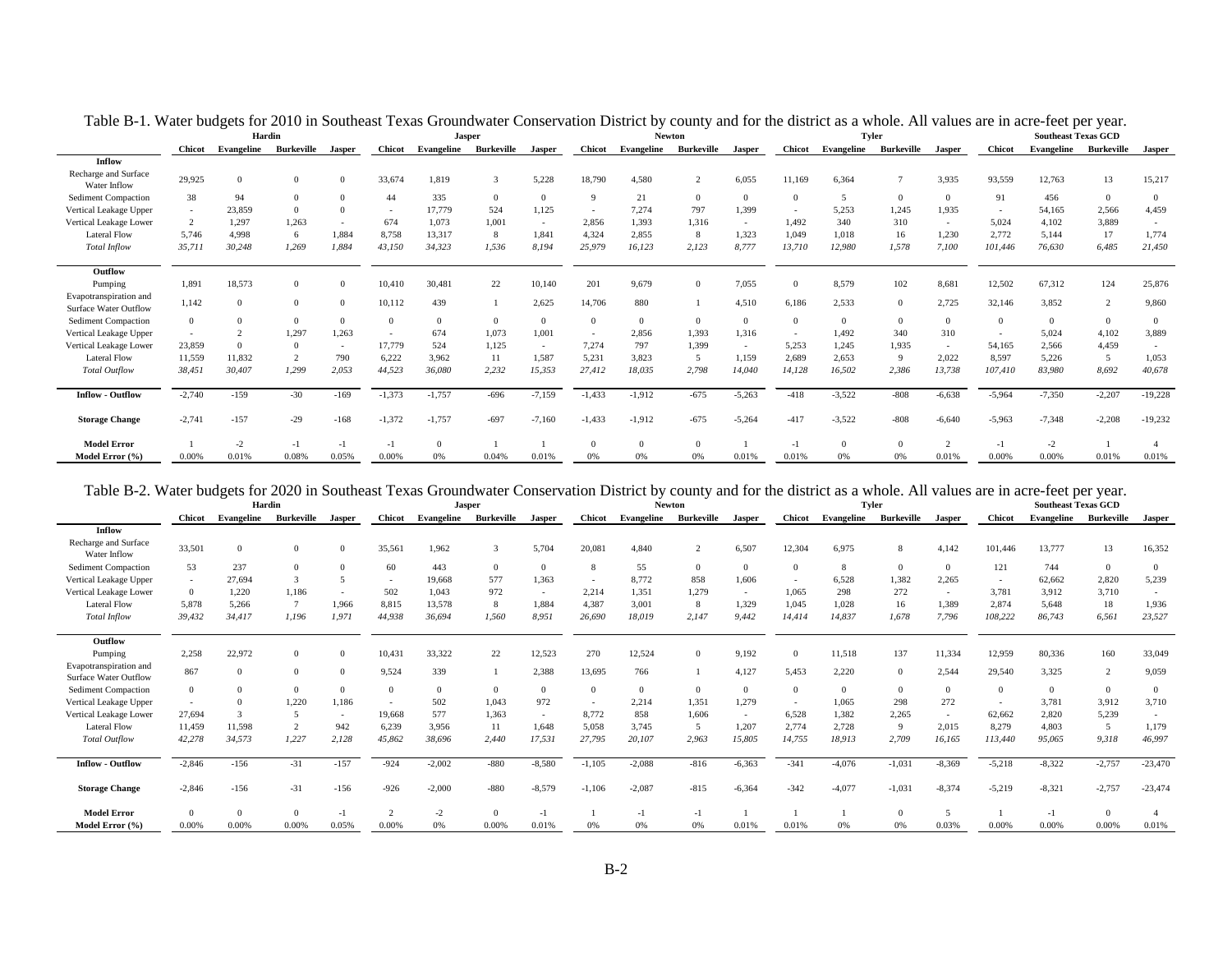|                                                        |               | Hardin     |            |                          |               | <b>Jasper</b> |            |               |               |                       | <b>Newton</b> |               |          |            | <b>Tyler</b>   |                |               | <b>Southeast Texas GCD</b> |                   |           |
|--------------------------------------------------------|---------------|------------|------------|--------------------------|---------------|---------------|------------|---------------|---------------|-----------------------|---------------|---------------|----------|------------|----------------|----------------|---------------|----------------------------|-------------------|-----------|
|                                                        | <b>Chicot</b> | Evangeline | Burkeville | Jasper                   | <b>Chicot</b> | Evangeline    | Burkeville | <b>Jasper</b> | <b>Chicot</b> | Evangeline Burkeville |               | <b>Jasper</b> | Chicot   | Evangeline | Burkeville     | <b>Jasper</b>  | <b>Chicot</b> | Evangeline                 | <b>Burkeville</b> | Jasper    |
| Inflow                                                 |               |            |            |                          |               |               |            |               |               |                       |               |               |          |            |                |                |               |                            |                   |           |
| Recharge and Surface<br>Water Inflow                   | 37,027        |            |            | $\Omega$                 | 37,233        | 2,139         |            | 6,278         | 21,332        | 5.151                 |               | 7,038         | 13,397   | 7.633      | 8              | 4.408          | 108,989       | 14.923                     | 14                | 17,724    |
| <b>Sediment Compaction</b>                             | 84            | 446        |            | $\Omega$                 | 89            | 545           | $\Omega$   | $\Omega$      |               | 99                    | $\Omega$      | $\Omega$      | $\Omega$ | 12         | $\overline{0}$ | $\Omega$       | 181           | 1.102                      | $\Omega$          | $\Omega$  |
| Vertical Leakage Upper                                 |               | 31,335     |            | 10                       | $\sim$        | 21.594        | 630        | 1,586         |               | 10.324                | 925           | 1,809         |          | 7.859      | 1,514          | 2.577          | $\sim$        | 71,113                     | 3,078             | 5,981     |
| Vertical Leakage Lower                                 | $\Omega$      | 1,193      | 1.160      |                          | 389           | 1.013         | 943        | $\sim$        | 1.665         | 1.312                 | 1,240         | $\sim$        | 739      | 263        | 242            | $\overline{a}$ | 2,793         | 3.782                      | 3,585             |           |
| <b>Lateral Flow</b>                                    | 6,036         | 5,555      |            | 1.993                    | 8,861         | 13,840        | 8          | 1,933         | 4,461         | 3.157                 | $\mathbf Q$   | 1,329         | 1.043    | 1.038      | 16             | 1,563          | 2,970         | 6,154                      | 18                | 2,077     |
| <b>Total Inflow</b>                                    | 43,147        | 38,529     | 1,175      | 2.003                    | 46,572        | 39,131        | 1.585      | 9,797         | 27.465        | 20,043                | 2,176         | 10,176        | 15,179   | 16,805     | 1,780          | 8,548          | 114,933       | 97,074                     | 6,695             | 25,782    |
| Outflow                                                |               |            |            |                          |               |               |            |               |               |                       |               |               |          |            |                |                |               |                            |                   |           |
| Pumping                                                | 2.625         | 27,371     | $\Omega$   | $\Omega$                 | 10.452        | 36,162        | 23         | 14,891        | 340           | 15,369                | $\Omega$      | 11,328        | $\Omega$ | 14.457     | 172            | 13,988         | 13,416        | 93.360                     | 195               | 40,207    |
| Evapotranspiration and<br><b>Surface Water Outflow</b> | 644           |            | $\Omega$   | $\Omega$                 | 9.071         | 243           |            | 2,172         | 12,858        | 671                   |               | 3,720         | 4.793    | 1.912      | $\overline{0}$ | 2,357          | 27,366        | 2.826                      | $\overline{c}$    | 8,249     |
| <b>Sediment Compaction</b>                             | $\Omega$      |            |            | $\Omega$                 | $\Omega$      | $\Omega$      | $\Omega$   | $\Omega$      | $\Omega$      | $\Omega$              |               | $\Omega$      | $\Omega$ | $\Omega$   | $\mathbf{0}$   | $\Omega$       | $\Omega$      | $\Omega$                   | $\theta$          | $\Omega$  |
| Vertical Leakage Upper                                 |               |            | 1.193      | 1.160                    |               | 389           | 1.013      | 943           |               | 1.665                 | 1.312         | 1,240         |          | 739        | 263            | 242            |               | 2.793                      | 3,782             | 3,585     |
| Vertical Leakage Lower                                 | 31.335        |            |            | $\overline{\phantom{0}}$ | 21,594        | 630           | 1.586      | $\sim$        | 10.324        | 925                   | 1.809         | $\sim$        | 7.859    | 1.514      | 2.577          | $\sim$         | 71.113        | 3.078                      | 5.981             |           |
| <b>Lateral Flow</b>                                    | 11.294        | 11,312     |            | 968                      | 6,305         | 3.970         | 11         | 1,703         | 4.932         | 3.705                 | $\sim$        | 1,257         | 2.866    | 2.808      | 8              | 1.981          | 7.965         | 4.360                      | 5                 | 1,170     |
| <b>Total Outflow</b>                                   | 45,898        | 38,691     | 1,205      | 2,128                    | 47,422        | 41,394        | 2.634      | 19,709        | 28,454        | 22,335                | 3,127         | 17,545        | 15,518   | 21,430     | 3,020          | 18,568         | 119,860       | 106,417                    | 9,965             | 53,211    |
| <b>Inflow - Outflow</b>                                | $-2,751$      | $-162$     | $-30$      | $-125$                   | $-850$        | $-2,263$      | $-1,049$   | $-9,912$      | -989          | $-2,292$              | $-951$        | $-7,369$      | $-339$   | $-4,625$   | $-1,240$       | $-10,020$      | $-4,927$      | $-9,343$                   | $-3,270$          | $-27,429$ |
| <b>Storage Change</b>                                  | $-2,750$      | $-154$     | $-30$      | $-123$                   | $-849$        | $-2.263$      | $-1.049$   | $-9,911$      | -988          | $-2.287$              | $-950$        | $-7,369$      | $-338$   | $-4.625$   | $-1,240$       | $-10,019$      | $-4,926$      | $-9,330$                   | $-3,269$          | $-27,422$ |
| <b>Model Error</b>                                     | $\mathbf{E}$  | -8         |            | $-2$                     | $-1$          | $\Omega$      | $\Omega$   | $-1$          |               | $-5$                  |               | $\Omega$      |          | $\Omega$   | $\Omega$       | $-1$           | $-1$          | $-13$                      | $-1$              |           |
| Model Error (%)                                        | 0.00%         | 0.02%      | 0.00%      | 0.09%                    | 0.00%         | 0%            | 0.00%      | 0.00%         | 0%            | 0%                    | 0%            | 0.00%         | 0.01%    | 0%         | 0%             | 0.01%          | 0.00%         | 0.01%                      | 0.01%             | 0.01%     |

Table B-3. Water budgets for 2030 in Southeast Texas Groundwater Conservation District by county and for the district as a whole. All values are in acre-feet per year.

#### Table B-4. Water budgets for 2040 in Southeast Texas Groundwater Conservation District by county and for the district as a whole. All values are in acre-feet per year.

|                                                        |               |                   | Hardin            |          |               | <b>Jasper</b> |                   |               |               | <b>Newton</b> |            |              |               |            | <b>Tyler</b>      |           |               | <b>Southeast Texas GCD</b> |                   |           |
|--------------------------------------------------------|---------------|-------------------|-------------------|----------|---------------|---------------|-------------------|---------------|---------------|---------------|------------|--------------|---------------|------------|-------------------|-----------|---------------|----------------------------|-------------------|-----------|
|                                                        | <b>Chicot</b> | <b>Evangeline</b> | <b>Burkeville</b> | Jasper   | <b>Chicot</b> | Evangeline    | <b>Burkeville</b> | <b>Jasper</b> | <b>Chicot</b> | Evangeline    | Burkeville | Jasper       | <b>Chicot</b> | Evangeline | <b>Burkeville</b> | Jasper    | <b>Chicot</b> | <b>Evangeline</b>          | <b>Burkeville</b> | Jasper    |
| Inflow                                                 |               |                   |                   |          |               |               |                   |               |               |               |            |              |               |            |                   |           |               |                            |                   |           |
| Recharge and Surface<br>Water Inflow                   | 40,422        | $\Omega$          |                   | $\Omega$ | 38,887        | 2,355         |                   | 6,894         | 22,608        | 5.499         |            | 7,620        | 14,534        | 8,370      | 8                 | 4.690     | 116,452       | 16,224                     | 15                | 19,205    |
| <b>Sediment Compaction</b>                             | 103           | 708               |                   | $\Omega$ | 123           | 640           | $\Omega$          | $\Omega$      |               | 179           | $\Omega$   | $\Omega$     |               | 19         | $\Omega$          | $\Omega$  | 234           | 1.546                      | $\overline{0}$    |           |
| Vertical Leakage Upper                                 | $\sim$        | 34,821            | 11                | 14       | $\sim$        | 23,536        | 689               | 1,800         |               | 11,958        | 1,001      | 2,009        |               | 9,256      | 1,643             | 2.865     | $\sim$        | 79,571                     | 3,344             | 6,688     |
| Vertical Leakage Lower                                 | $\Omega$      | 1,189             | 1,155             |          | 303           | 986           | 917               | $\sim$        | 1,228         | 1,271         | 1.199      | $\sim$       | 500           | 234        | 217               | $\sim$    | 2,031         | 3.681                      | 3,488             |           |
| <b>Lateral Flow</b>                                    | 6,196         | 5,848             |                   | 1.989    | 8,915         | 14,118        |                   | 1,980         | 4,534         | 3.321         | 9          | 1,324        | 1.047         | 1.052      | 16                | 1.744     | 3.066         | 6.687                      | 19                | 2,218     |
| <b>Total Inflow</b>                                    | 46,721        | 42,566            | 1.173             | 2.003    | 48,228        | 41.635        | 1.618             | 10,674        | 28,377        | 22.228        | 2.212      | 10,953       | 16.081        | 18.931     | 1.884             | 9,299     | 121.783       | 107.709                    | 6.866             | 28,111    |
| Outflow                                                |               |                   |                   |          |               |               |                   |               |               |               |            |              |               |            |                   |           |               |                            |                   |           |
| Pumping                                                | 2,992         | 31,770            | $\Omega$          | $\Omega$ | 10,473        | 39,003        | 23                | 17,246        | 409           | 18,214        | $\Omega$   | 13,424       | $\Omega$      | 17,397     | 207               | 16,601    | 13,873        | 106,384                    | 230               | 47,270    |
| Evapotranspiration and<br><b>Surface Water Outflow</b> | 477           | $\Omega$          |                   | $\Omega$ | 8.665         | 159           |                   | 1,957         | 12,135        | 581           |            | 3,299        | 4.200         | 1.628      | $\Omega$          | 2,153     | 25,477        | 2.369                      | 2                 | 7,409     |
| <b>Sediment Compaction</b>                             | $\Omega$      |                   |                   |          | $\Omega$      | $\Omega$      |                   | $\Omega$      | $\Omega$      |               |            | $\mathbf{0}$ |               | $\Omega$   | $\theta$          | $\Omega$  | $\Omega$      | $\Omega$                   | $\mathbf{0}$      |           |
| Vertical Leakage Upper                                 |               |                   | 1,189             | 1,155    |               | 303           | 986               | 917           |               | 1,228         | 1,271      | 1,199        |               | 500        | 234               | 217       |               | 2,031                      | 3,681             | 3,488     |
| Vertical Leakage Lower                                 | 34.821        | 11                | 14                |          | 23,536        | 689           | 1.800             | $\sim$        | 11.958        | 1.001         | 2.009      | $\sim$       | 9.256         | 1.643      | 2.865             | $\sim$    | 79.571        | 3.344                      | 6.688             |           |
| <b>Lateral Flow</b>                                    | 11,078        | 10,945            |                   | 967      | 6,383         | 3.988         | 11                | 1,748         | 4,824         | 3.694         | 5          | 1,307        | 2.960         | 2.890      | 8                 | 1,921     | 7.619         | 3.865                      | .5                | 1,125     |
| <b>Total Outflow</b>                                   | 49,368        | 42,726            | 1,205             | 2,122    | 49,057        | 44,142        | 2.821             | 21,868        | 29,326        | 24.718        | 3,286      | 19,229       | 16,416        | 24,058     | 3,314             | 20,892    | 126,540       | 117,993                    | 10,606            | 59,292    |
| <b>Inflow - Outflow</b>                                | $-2,647$      | $-160$            | $-32$             | $-119$   | $-829$        | $-2,507$      | $-1,203$          | $-11,194$     | $-949$        | $-2,490$      | $-1,074$   | $-8,276$     | $-335$        | $-5,127$   | $-1,430$          | $-11,593$ | $-4,757$      | $-10,284$                  | $-3,740$          | $-31,181$ |
| <b>Storage Change</b>                                  | $-2,645$      | $-155$            | $-30$             | $-116$   | $-829$        | $-2,506$      | $-1.203$          | $-11,192$     | $-948$        | $-2.485$      | $-1,075$   | $-8,274$     | $-335$        | $-5,125$   | $-1,430$          | $-11,589$ | $-4,755$      | $-10,272$                  | $-3,739$          | $-31,170$ |
| <b>Model Error</b>                                     | $-2$          | $-5$              | $-2$              | $-3$     | $\Omega$      | $-1$          |                   | $-2$          |               | $-5$          |            | $-2$         |               | $-2$       |                   |           | $-2$          | $-12$                      | $-1$              | $-11$     |
| Model Error (%)                                        | 0.00%         | 0.01%             | 0.17%             | 0.14%    | 0.00%         | 0%            | 0.00%             | 0.01%         | 0%            |               | 0%         | 0.01%        | 0.00%         | 0%         | 0%                | 0.02%     | 0.00%         | 0.01%                      | 0.01%             | 0.02%     |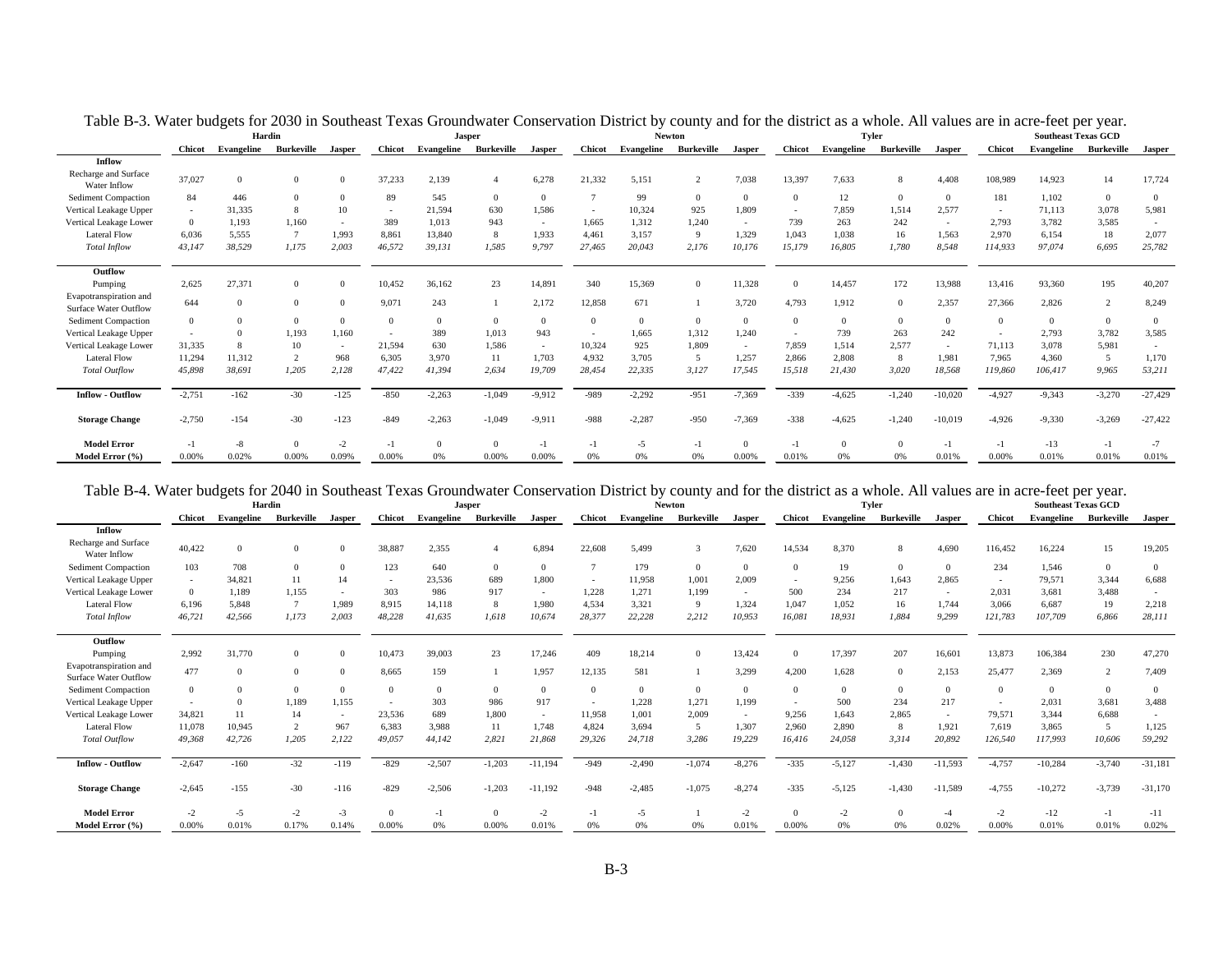|                                                        |                | Hardin     |                   |               |               | <b>Jasper</b> |                   |               |               |            | <b>Newton</b> |               |               |            | Tyler             |           |               | <b>Southeast Texas GCD</b> |                   |           |
|--------------------------------------------------------|----------------|------------|-------------------|---------------|---------------|---------------|-------------------|---------------|---------------|------------|---------------|---------------|---------------|------------|-------------------|-----------|---------------|----------------------------|-------------------|-----------|
|                                                        | <b>Chicot</b>  | Evangeline | <b>Burkeville</b> | <b>Jasper</b> | <b>Chicot</b> | Evangeline    | <b>Burkeville</b> | <b>Jasper</b> | <b>Chicot</b> | Evangeline | Burkeville    | <b>Jasper</b> | <b>Chicot</b> | Evangeline | <b>Burkeville</b> | Jasper    | <b>Chicot</b> | <b>Evangeline</b>          | <b>Burkeville</b> | Jasper    |
| Inflow                                                 |                |            |                   |               |               |               |                   |               |               |            |               |               |               |            |                   |           |               |                            |                   |           |
| Recharge and Surface<br>Water Inflow                   | 43,701         |            | $\Omega$          |               | 40,551        | 2.624         |                   | 7,619         | 23,910        | 5.883      |               | 8,306         | 15,673        | 9,202      | 8                 | 5,050     | 123,834       | 17,709                     | 16                | 20,976    |
| <b>Sediment Compaction</b>                             | 144            | 1,075      | $\Omega$          |               | 174           | 701           | $\Omega$          | $\mathbf{0}$  | 8             | 262        | $\Omega$      |               |               | 33         | $\mathbf{0}$      |           | 326           | 2,071                      | $\overline{0}$    |           |
| Vertical Leakage Upper                                 | $\sim$         | 38,212     | 15                | 18            | $\sim$        | 25.517        | 754               | 2,010         | $\sim$        | 13.690     | 1,082         | 2,208         | $\sim$        | 10,662     | 1,775             | 3,142     | $\sim$        | 88,081                     | 3,626             | 7,378     |
| Vertical Leakage Lower                                 | $\overline{0}$ | 1,186      | 1,153             |               | 235           | 960           | 892               | $\sim$        | 875           | 1,228      | 1,156         | $\sim$        | 314           | 208        | 194               | $\sim$    | 1.424         | 3,582                      | 3,394             |           |
| <b>Lateral Flow</b>                                    | 6,353          | 6,132      | 8                 | 1,972         | 8,969         | 14,425        | 8                 | 2,027         | 4,610         | 3.480      | 9             | 1,317         | 1,053         | 1,068      | 17                | 1,941     | 3,157         | 7,224                      | 20                | 2,370     |
| <b>Total Inflow</b>                                    | 50,198         | 46,605     | 1.176             | 1.990         | 49,929        | 44,227        | 1.658             | 11,656        | 29.403        | 24.543     | 2,250         | 11,831        | 17.040        | 21,173     | 1,994             | 10,133    | 128.741       | 118.667                    | 7,056             | 30,724    |
| Outflow                                                |                |            |                   |               |               |               |                   |               |               |            |               |               |               |            |                   |           |               |                            |                   |           |
| Pumping                                                | 3,359          | 36,169     | $\Omega$          | $\Omega$      | 10,493        | 41,843        | 24                | 19,636        | 478           | 21,059     | $\Omega$      | 15,553        | $\Omega$      | 20,336     | 241               | 19,247    | 14,331        | 119,408                    | 265               | 54,437    |
| Evapotranspiration and<br><b>Surface Water Outflow</b> | 348            |            | $\Omega$          | $\Omega$      | 8,280         | 100           | $\Omega$          | 1,753         | 11,451        | 499        |               | 2,873         | 3.659         | 1,380      | $\overline{0}$    | 1,942     | 23,738        | 1,979                      |                   | 6,569     |
| <b>Sediment Compaction</b>                             | $\overline{0}$ |            | $\Omega$          |               | $\Omega$      | $\Omega$      |                   | $\mathbf{0}$  | $\Omega$      |            | $\Omega$      | $\Omega$      |               | $\Omega$   | $\mathbf{0}$      | $\Omega$  | $\Omega$      | $\Omega$                   | $\theta$          | $\Omega$  |
| Vertical Leakage Upper                                 |                |            | 1.186             | 1,153         |               | 235           | 960               | 892           |               | 875        | 1.228         | 1,156         |               | 314        | 208               | 194       |               | 1.424                      | 3,582             | 3,394     |
| Vertical Leakage Lower                                 | 38.212         | 15         | 18                |               | 25,517        | 754           | 2.010             | $\sim$        | 13.690        | 1.082      | 2.208         | $\sim$        | 10.662        | 1.775      | 3.142             | $\sim$    | 88,081        | 3.626                      | 7.378             |           |
| <b>Lateral Flow</b>                                    | 10,858         | 10,583     |                   | 957           | 6,471         | 4.017         | 11                | 1,790         | 4,731         | 3.694      |               | 1,358         | 3.053         | 2,971      | 8                 | 1,858     | 7.284         | 3,383                      | $\overline{4}$    | 1,076     |
| <b>Total Outflow</b>                                   | 52,777         | 46,767     | 1,206             | 2,110         | 50,761        | 46,949        | 3.005             | 24,071        | 30,350        | 27,209     | 3,442         | 20,940        | 17,374        | 26,776     | 3,599             | 23,241    | 133,434       | 129,820                    | 11,230            | 65,476    |
| <b>Inflow - Outflow</b>                                | $-2,579$       | $-162$     | $-30$             | $-120$        | $-832$        | $-2,722$      | $-1,347$          | $-12,415$     | $-947$        | $-2,666$   | $-1,192$      | $-9,109$      | $-334$        | $-5,603$   | $-1,605$          | $-13,108$ | $-4,693$      | $-11,153$                  | $-4,174$          | $-34,752$ |
| <b>Storage Change</b>                                  | $-2,579$       | $-158$     | $-31$             | $-116$        | $-832$        | $-2,724$      | $-1.347$          | $-12,412$     | $-947$        | $-2.661$   | $-1,192$      | $-9,107$      | $-333$        | $-5.603$   | $-1,606$          | $-13,103$ | $-4.691$      | $-11,146$                  | $-4,175$          | $-34,737$ |
| <b>Model Error</b>                                     | $\Omega$       |            |                   |               | $\Omega$      | $\sim$        |                   | $-3$          |               | -5         |               | $-2$          |               |            |                   | $-5$      | $-2$          | $-7$                       |                   | $-15$     |
| Model Error (%)                                        | 0.00%          | 0.01%      | 0.08%             | 0.19%         | 0.00%         | 0%            | 0.00%             | 0.01%         | 0%            | 0%         | 0%            | 0.01%         | 0.01%         | 0%         | 0%                | 0.02%     | 0.00%         | 0.01%                      | 0.01%             | 0.02%     |

Table B-5. Water budgets for 2050 in Southeast Texas Groundwater Conservation District by county and for the district as a whole. All values are in acre-feet per year.

#### Table B-6. Water budgets for 2060 in Southeast Texas Groundwater Conservation District by county and for the district as a whole. All values are in acre-feet per year.

|                                                        |               | Hardin     |                   |               |                | <b>Jasper</b> |            |               |               |            | <b>Newton</b> |               |               |            | <b>Tyler</b>      |                |               | <b>Southeast Texas GCD</b> |                   |               |
|--------------------------------------------------------|---------------|------------|-------------------|---------------|----------------|---------------|------------|---------------|---------------|------------|---------------|---------------|---------------|------------|-------------------|----------------|---------------|----------------------------|-------------------|---------------|
|                                                        | <b>Chicot</b> | Evangeline | <b>Burkeville</b> | <b>Jasper</b> | <b>Chicot</b>  | Evangeline    | Burkeville | <b>Jasper</b> | <b>Chicot</b> | Evangeline | Burkeville    | <b>Jasper</b> | <b>Chicot</b> | Evangeline | <b>Burkeville</b> | <b>Jasper</b>  | <b>Chicot</b> | Evangeline                 | <b>Burkeville</b> | <b>Jasper</b> |
| <b>Inflow</b>                                          |               |            |                   |               |                |               |            |               |               |            |               |               |               |            |                   |                |               |                            |                   |               |
| Recharge and Surface<br>Water Inflow                   | 46,921        | $\Omega$   |                   |               | 42,235         | 2,934         | 5          | 8,414         | 25.252        | 6.302      |               | 9,100         | 16,816        | 10,143     | 9                 | 5.464          | 131,223       | 19,379                     | 17                | 22,979        |
| <b>Sediment Compaction</b>                             | 196           | 1,400      |                   |               | 226            | 747           |            | $\Omega$      |               | 307        | $\Omega$      | $\Omega$      |               | 50         | $\overline{0}$    | $\Omega$       | 429           | 2,504                      | $\overline{0}$    |               |
| Vertical Leakage Upper                                 | $\sim$        | 41,605     | 18                | 22            | $\sim$         | 27.498        | 824        | 2,216         | $\sim$        | 15,507     | 1,172         | 2,410         |               | 12,072     | 1,910             | 3.403          | $\sim$        | 96,682                     | 3,924             | 8,051         |
| Vertical Leakage Lower                                 | $^{\circ}$    | 1,185      | 1.151             |               | 175            | 932           | 866        |               | 600           | 1.188      | 1.117         | $\sim$        | 186           | 183        | 172               | $\overline{a}$ | 960           | 3.488                      | 3,307             |               |
| <b>Lateral Flow</b>                                    | 6.505         | 6,426      | 8                 | 1.946         | 9,030          | 14.769        | 8          | 2,072         | 4.673         | 3.662      | $\Omega$      | 1,306         | 1.061         | 1.090      | 17                | 2.148          | 3.263         | 7.846                      | 20                | 2,530         |
| <b>Total Inflow</b>                                    | 53,622        | 50,616     | 1,177             | 1.968         | 51,666         | 46,880        | 1.703      | 12,702        | 30,532        | 26.966     | 2,301         | 12,816        | 18,063        | 23,538     | 2,108             | 11,015         | 135,875       | 129,899                    | 7,268             | 33,560        |
| Outflow                                                |               |            |                   |               |                |               |            |               |               |            |               |               |               |            |                   |                |               |                            |                   |               |
| Pumping                                                | 3,726         | 40,569     | $\Omega$          | $\Omega$      | 10,514         | 44,684        | 24         | 22,027        | 548           | 23.904     | $\Omega$      | 17,683        |               | 23,275     | 276               | 21,894         | 14,788        | 132,432                    | 300               | 61,604        |
| Evapotranspiration and<br><b>Surface Water Outflow</b> | 248           | $\Omega$   | $\Omega$          | $\Omega$      | 7,937          | 61            | $\Omega$   | 1,552         | 10,829        | 424        |               | 2.477         | 3.179         | 1.183      | $\overline{0}$    | 1,730          | 22,192        | 1.668                      |                   | 5,758         |
| <b>Sediment Compaction</b>                             |               |            |                   |               | $\overline{0}$ |               |            | $\Omega$      | $\Omega$      |            | $\Omega$      | $\Omega$      |               | $\Omega$   | $\Omega$          | $\Omega$       |               |                            | $\Omega$          | $\Omega$      |
| Vertical Leakage Upper                                 |               |            | 1,185             | 1,151         |                | 175           | 932        | 866           |               | 600        | 1,188         | 1,117         |               | 186        | 183               | 172            |               | 960                        | 3,488             | 3,307         |
| Vertical Leakage Lower                                 | 41,605        | 18         | 22                | $\sim$        | 27,498         | 824           | 2,216      | $\sim$        | 15,507        | 1.172      | 2,410         | $\sim$        | 12,072        | 1,910      | 3,403             | $\overline{a}$ | 96,682        | 3.924                      | 8,051             |               |
| <b>Lateral Flow</b>                                    | 10.582        | 10,193     |                   | 940           | 6,532          | 4.058         | 11         | 1,827         | 4,583         | 3.689      | .5.           | 1,409         | 3.141         | 3.045      | 8                 | 1,781          | 6,831         | 2,885                      | $\overline{4}$    | 1,015         |
| Total Outflow                                          | 56,161        | 50,780     | 1,208             | 2,091         | 52,481         | 49,802        | 3,183      | 26,272        | 31,467        | 29,789     | 3,604         | 22,686        | 18,392        | 29,599     | 3,870             | 25,577         | 140,493       | 141,869                    | 11,844            | 71,684        |
| <b>Inflow - Outflow</b>                                | $-2,539$      | $-164$     | $-31$             | $-123$        | $-815$         | $-2,922$      | $-1,480$   | $-13,570$     | $-935$        | $-2,823$   | $-1,303$      | $-9,870$      | $-329$        | $-6,061$   | $-1,762$          | $-14,562$      | $-4,618$      | $-11,970$                  | $-4,576$          | $-38,124$     |
| <b>Storage Change</b>                                  | $-2,537$      | $-160$     | $-31$             | $-114$        | $-815$         | $-2,921$      | $-1.481$   | $-13,566$     | $-933$        | $-2.818$   | $-1,303$      | $-9,870$      | $-328$        | $-6.061$   | $-1,762$          | $-14,552$      | $-4.612$      | $-11,960$                  | $-4,577$          | $-38,102$     |
| <b>Model Error</b>                                     | $-2$          |            |                   | $-9$          | $\Omega$       | -1            |            |               | $-2$          | $-5$       |               | $\Omega$      | $-1$          |            | $\Omega$          | $-10$          | -6            | $-10$                      |                   | $-22$         |
| Model Error (%)                                        | 0.00%         | 0.01%      | 0.00%             | 0.43%         | 0.00%          | 0%            | 0.03%      | 0.02%         | 0%            |            | 0%            | 0.00%         | 0.01%         | 0%         | 0%                | 0.04%          | 0.00%         | 0.01%                      | 0.01%             | 0.03%         |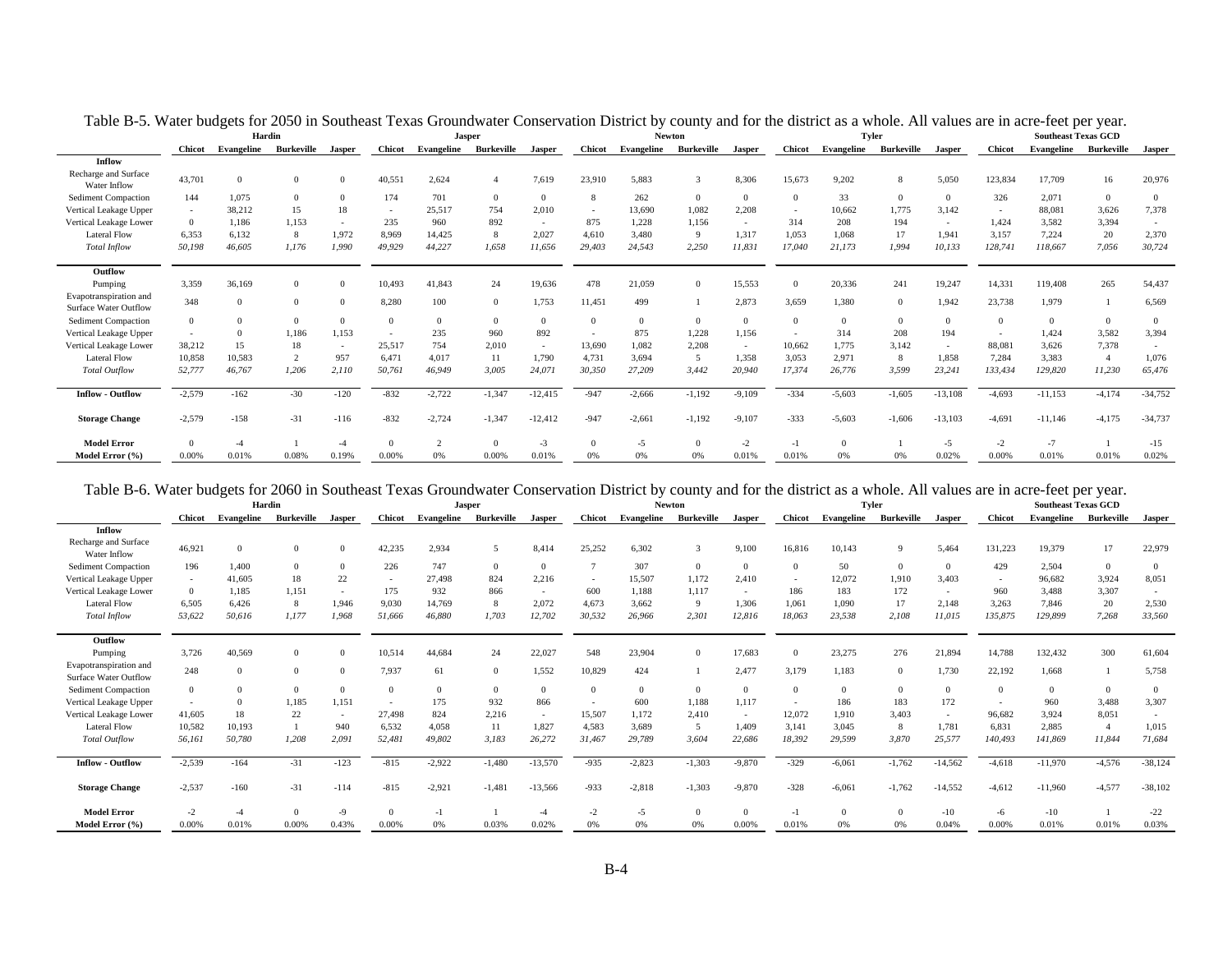# Appendix C

Water budget tables for 2060 by county in Groundwater Management Area 14 (excluding Southeast Texas Groundwater Conservation District)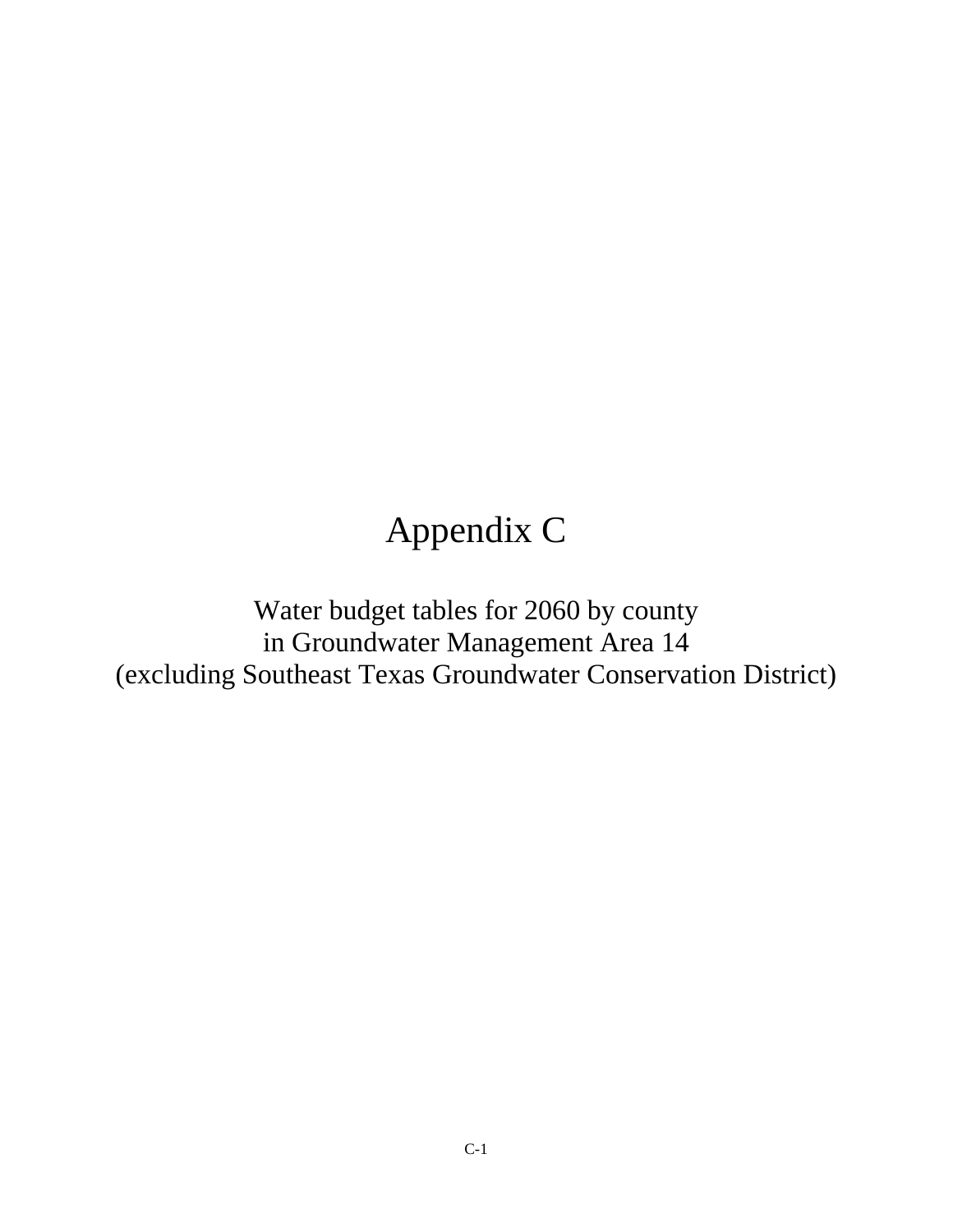|                            |  |  | Table C-1. Water budgets for 2060 by county in Groundwater Management Area 14 (excluding counties in Southeast Texas GCD reported in Appendix B above). All values |
|----------------------------|--|--|--------------------------------------------------------------------------------------------------------------------------------------------------------------------|
| are in acre-feet per year. |  |  |                                                                                                                                                                    |

|                                                 |               | Austin     |                   |                          |               | <b>Brazoria</b> |                       |        |               | <b>Brazos</b> |                       |                          |               | <b>Chambers</b> |            |          |               | <b>Fort Bend</b> |                   |          |
|-------------------------------------------------|---------------|------------|-------------------|--------------------------|---------------|-----------------|-----------------------|--------|---------------|---------------|-----------------------|--------------------------|---------------|-----------------|------------|----------|---------------|------------------|-------------------|----------|
|                                                 | <b>Chicot</b> | Evangeline | <b>Burkeville</b> | Jasper                   | <b>Chicot</b> |                 | Evangeline Burkeville | Jasper | <b>Chicot</b> |               | Evangeline Burkeville | <b>Jasper</b>            | <b>Chicot</b> | Evangeline      | Burkeville | Jasper   | <b>Chicot</b> | Evangeline       | <b>Burkeville</b> | Jasper   |
| Inflow                                          |               |            |                   |                          |               |                 |                       |        |               |               |                       |                          |               |                 |            |          |               |                  |                   |          |
| Recharge and Surface Water<br>Inflow            | 18,358        | 11,447     | $\mathbf{0}$      |                          | 28,704        | $\theta$        |                       |        |               |               |                       | 235                      | 4,431         | $\Omega$        |            | $\Omega$ | 82,721        |                  | $\Omega$          | $\Omega$ |
| Sediment Compaction                             | 16            | 104        | $\overline{0}$    |                          | 4,967         | 5,208           |                       |        |               |               |                       | $\Omega$                 | 3.111         | 2.823           |            |          | 1.359         | 1.210            | $\Omega$          |          |
| Vertical Leakage Upper                          | $\sim$        | 16,788     | 1,343             | 1,187                    | $\sim$        | 1,932           |                       |        |               |               |                       | $\Omega$                 | $\sim$        | 581             |            |          |               | 30,371           | $\Omega$          |          |
| Vertical Leakage Lower                          | 479           | 198        | 196               | $\overline{\phantom{a}}$ | 7.815         | $\overline{0}$  |                       |        |               |               |                       | $\overline{\phantom{a}}$ | 4.521         |                 |            |          | 1.257         | 92               | 90                |          |
| <b>Lateral Flow</b>                             | 4.896         | 4.849      | 8                 | 1.483                    | 17,287        | 9,057           |                       |        |               |               |                       | 286                      | 9,597         | 8.429           |            | $\Omega$ | 36,987        | 14.983           | $\mathbf{0}$      | 1,016    |
| Total Inflow                                    | 23,749        | 33,386     | 1,547             | 2,670                    | 58,773        | 16,197          | $\theta$              |        | $\theta$      | $\Omega$      | $\Omega$              | 521                      | 21,660        | 11.833          |            | $\theta$ | 122,324       | 46.656           | 90                | 1,016    |
| Outflow                                         |               |            |                   |                          |               |                 |                       |        |               |               |                       |                          |               |                 |            |          |               |                  |                   |          |
| Pumping                                         | 1,048         | 17,055     | 172               | 125                      | 47,818        | 3,020           | $\Omega$              |        | $\Omega$      | $\Omega$      | $\Omega$              | 393                      | 16,505        | 242             |            | $\Omega$ | 59,737        | 32,077           | $\mathbf{0}$      | $\Omega$ |
| Evapotranspiration and<br>Surface Water Outflow | 520           | 7,458      | $\overline{0}$    |                          |               | $\Omega$        | $\Omega$              |        | $\Omega$      | $\Omega$      |                       | 215                      |               | $\Omega$        |            | $\Omega$ | $\Omega$      |                  | $\Omega$          | $\Omega$ |
| Sediment Compaction                             | $\Omega$      | $\Omega$   | $\overline{0}$    |                          |               | $\Omega$        |                       |        | $\Omega$      |               |                       | $\Omega$                 | $\Omega$      | $\Omega$        |            |          | $\Omega$      |                  | $\Omega$          |          |
| Vertical Leakage Upper                          |               | 479        | 198               | 196                      | $\sim$        | 7,815           |                       |        |               |               |                       | $\Omega$                 |               | 4.521           |            |          |               | 1,257            | 92                | 90       |
| Vertical Leakage Lower                          | 16.788        | 1,343      | 1,187             | $\sim$                   | 1,932         | $\overline{0}$  |                       |        |               |               |                       |                          | 581           |                 |            | $\sim$   | 30,371        |                  | $\Omega$          |          |
| <b>Lateral Flow</b>                             | 8.446         | 7.070      | 13                | 2,355                    | 9,119         | 5,455           |                       |        |               |               |                       | 55                       | 4,626         | 7.119           |            | $\Omega$ | 36,115        | 13,369           | $\Omega$          | 936      |
| <b>Total Outflow</b>                            | 26,802        | 33,405     | 1,570             | 2,676                    | 58,869        | 16,290          | $\Omega$              |        | $\theta$      | $\Omega$      | $\Omega$              | 663                      | 21,712        | 11,882          |            | $\theta$ | 126,223       | 46,703           | 92                | 1,026    |
| <b>Inflow - Outflow</b>                         | $-3,053$      | $-19$      | $-23$             | -6                       | $-96$         | $-93$           |                       |        | $\Omega$      | $\Omega$      |                       | $-142$                   | $-52$         | $-49$           |            |          | $-3,899$      | $-47$            | $-2$              | $-10$    |
| <b>Storage Change</b>                           | $-3,051$      | $-18$      | $-22$             | $-5$                     | $-85$         | $-81$           |                       |        |               |               |                       | $-142$                   | $-51$         | $-44$           |            |          | $-3,890$      | $-38$            | $-2$              | $-8$     |
| <b>Model Error</b>                              | $-2$          |            | $-1$              |                          | $-11$         | $-12$           |                       |        | $\Omega$      |               |                       | $\Omega$                 | $-1$          | $-5$            |            | $\Omega$ | $-9$          |                  | $\Omega$          |          |
| <b>Model Error</b> (percent)                    | 0.01%         | 0.00%      | 0.06%             | 0.04%                    | 0.02%         | 0.07%           | 0.00%                 | 0.00%  | 0.00%         | 0.00%         | 0.00%                 | 0.00%                    | 0.00%         | 0.04%           | 0.00%      | 0.00%    | 0.01%         | 0.02%            | 0.00%             | 0.20%    |

|                                                 | Galveston     |              |                   |          | Grimes        |            |            |               | Harris         |              |              |                | <b>Jefferson</b> |                   |            |          | Liberty       |            |                |          |
|-------------------------------------------------|---------------|--------------|-------------------|----------|---------------|------------|------------|---------------|----------------|--------------|--------------|----------------|------------------|-------------------|------------|----------|---------------|------------|----------------|----------|
|                                                 | <b>Chicot</b> | Evangeline   | <b>Burkeville</b> | Jasper   | <b>Chicot</b> | Evangeline | Burkeville | <b>Jasper</b> | <b>Chicot</b>  | Evangeline   | Burkeville   | Jasper         | <b>Chicot</b>    | <b>Evangeline</b> | Burkeville | Jasper   | <b>Chicot</b> | Evangeline | Burkeville     | Jasper   |
| Inflow                                          |               |              |                   |          |               |            |            |               |                |              |              |                |                  |                   |            |          |               |            |                |          |
| Recharge and Surface Water<br>Inflow            | 745           | $\mathbf{0}$ |                   |          | 1,298         | 1,033      |            | 3,087         | 119,636        |              | $\Omega$     | $\overline{0}$ | 5,231            |                   |            | $\Omega$ | 39,347        |            |                |          |
| Sediment Compaction                             | 938           | 2,165        |                   |          | $\Omega$      | $\Omega$   |            |               | 69             | 22           | $\Omega$     | $\Omega$       | 341              | 304               |            | $\Omega$ | 1.902         | 1.295      |                |          |
| Vertical Leakage Upper                          | $\sim$        | 914          |                   |          | $\sim$        | 1,280      | 836        | 1,192         | $\sim$         | 113,531      | 626          | 381            | $\sim$           | 3.456             |            | $\Omega$ |               | 24.944     | 434            | 443      |
| Vertical Leakage Lower                          | 1,411         | $\theta$     |                   |          | 80            | 12         |            | $\sim$        | 749            | 165          | 131          | $\sim$         | 61               | $\Omega$          |            | $\sim$   | 1,134         | 87         | 74             |          |
| <b>Lateral Flow</b>                             | 5,467         | 4,068        |                   |          | $\Omega$      | 276        |            | 537           | 69,152         | 28,458       | $\mathbf{q}$ | 4,404          | 2,986            | 2,031             |            | $\Omega$ | 10,557        | 8.493      | 11             | 2,691    |
| <b>Total Inflow</b>                             | 8,561         | 7,147        | $\theta$          |          | 1,378         | 2,601      | 849        | 4,816         | 189,606        | 142,176      | 766          | 4,785          | 8,619            | 5,791             |            | $\theta$ | 52,940        | 34,819     | 519            | 3,134    |
| Outflow                                         |               |              |                   |          |               |            |            |               |                |              |              |                |                  |                   |            |          |               |            |                |          |
| Pumping                                         | 5,704         | 732          | $\Omega$          |          | $\Omega$      | 939        |            | 3,691         | 52,346         | 127,666      | 217          | 13             | 2,038            | 85                | $\Omega$   | $\Omega$ | 14,420        | 27,060     | $\Omega$       | 1,330    |
| Evapotranspiration and<br>Surface Water Outflow | $\Omega$      | $\Omega$     | $\Omega$          |          | 84            | 297        |            | 832           | $\overline{0}$ | $\Omega$     | $\Omega$     | $\Omega$       | $\Omega$         | $\Omega$          | $\Omega$   | $\Omega$ | 2,837         |            | $\Omega$       | $\Omega$ |
| Sediment Compaction                             | $\Omega$      | $\Omega$     |                   |          | $\Omega$      | $\Omega$   |            |               | 11             | $\mathbf{3}$ |              | $\Omega$       | $\Omega$         |                   |            | $\Omega$ | $\Omega$      |            | $\Omega$       |          |
| Vertical Leakage Upper                          | $\sim$        | 1,411        |                   |          |               | 80         | 12         |               |                | 749          | 165          | 131            |                  | 61                |            |          |               | 1,134      | 87             | 74       |
| Vertical Leakage Lower                          | 914           | $\Omega$     |                   |          | 1,280         | 836        | 1,192      |               | 113,531        | 626          | 381          | $\sim$         | 3,456            |                   |            |          | 24,944        | 434        | 443            |          |
| <b>Lateral Flow</b>                             | 1.984         | 5,028        |                   |          | 20            | 606        |            | 3.800         | 20,741         | 13,256       | 8            | 4,715          | 3,269            | 5.766             |            | $\Omega$ | 11,720        | 6.244      | $\overline{2}$ | 1,778    |
| <b>Total Outflow</b>                            | 8,602         | 7,171        | $\theta$          | $\Omega$ | 1,384         | 2,758      | 1,211      | 8,331         | 186,629        | 142,300      | 771          | 4,859          | 8,763            | 5,912             | $\Omega$   | $\theta$ | 53,921        | 34,872     | 532            | 3,182    |
| <b>Inflow - Outflow</b>                         | $-41$         | $-24$        |                   |          | $-6$          | $-157$     | $-362$     | $-3,515$      | 2,977          | $-124$       | -5           | $-74$          | $-144$           | $-121$            |            | $\Omega$ | $-981$        | $-53$      | $-13$          | $-48$    |
| <b>Storage Change</b>                           | $-37$         | $-24$        |                   |          | $-5$          | $-156$     | $-361$     | $-3,514$      | 3,050          | $-20$        | $-7$         | $-60$          | $-108$           | $-45$             |            | $\Omega$ | $-977$        | $-50$      | $-13$          | $-32$    |
| <b>Model Error</b>                              | -4            | $\Omega$     | $\Omega$          |          | $-1$          | $-1$       |            |               | $-73$          | $-104$       | $\Omega$     | $-14$          | $-36$            | $-76$             | $\Omega$   | $\Omega$ |               | $-3$       |                | $-16$    |
| <b>Model Error</b> (percent)                    | 0.05%         | 0.00%        | 0.00%             | 0.00%    | 0.07%         | 0.04%      | 0.08%      | 0.01%         | 0.04%          | 0.07%        | 0.26%        | 0.29%          | 0.41%            | 1.29%             | 0.00%      | 0.00%    | 0.01%         | 0.01%      | 0.00%          | 0.50%    |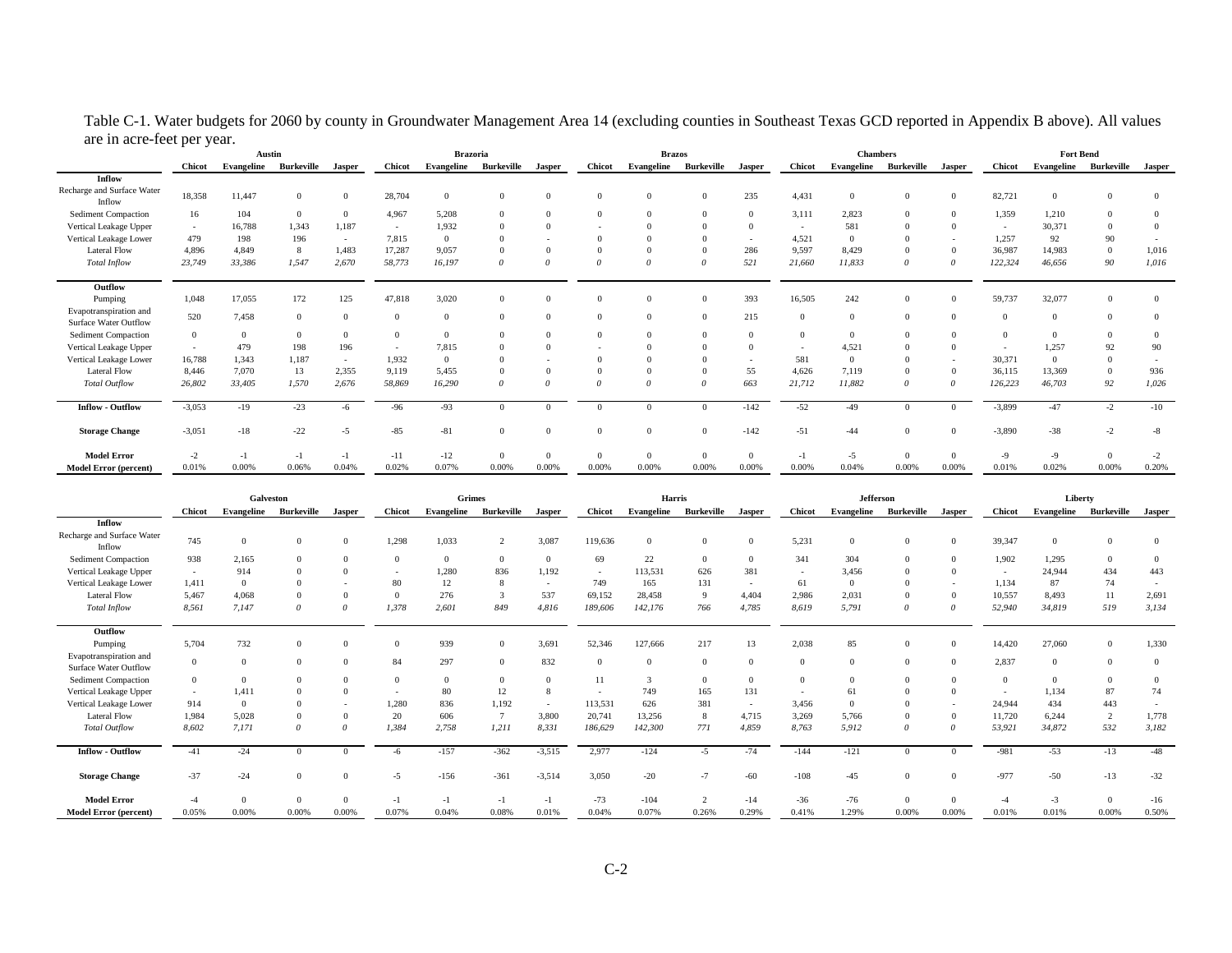#### Table C-1. cont.

|                                                 | Montgomery    |                |                |          | Orange        |          |                       |        | Polk           |          |                       |          | San Jacinto    |          |                       |          | Walker        |                       |              |          |
|-------------------------------------------------|---------------|----------------|----------------|----------|---------------|----------|-----------------------|--------|----------------|----------|-----------------------|----------|----------------|----------|-----------------------|----------|---------------|-----------------------|--------------|----------|
|                                                 | <b>Chicot</b> | Evangeline     | Burkeville     | Jasper   | <b>Chicot</b> |          | Evangeline Burkeville | Jasper | <b>Chicot</b>  |          | Evangeline Burkeville | Jasper   | <b>Chicot</b>  |          | Evangeline Burkeville | Jasper   | <b>Chicot</b> | Evangeline            | Burkeville   | Jasper   |
| Inflow                                          |               |                |                |          |               |          |                       |        |                |          |                       |          |                |          |                       |          |               |                       |              |          |
| Recharge and Surface Water<br>Inflow            | 55,346        | 1.462          |                | 999      | 19,862        | $\Omega$ | $\Omega$              |        | 3,935          | 7.368    |                       | 4,112    | 9.092          | 1.392    |                       | 761      |               | 297                   |              | 7,194    |
| Sediment Compaction                             |               | 1,524          | $\overline{0}$ | $\Omega$ | 16            | 152      |                       |        | $\Omega$       | $\Omega$ | $\Omega$              | $\Omega$ | $\Omega$       | $\Omega$ | $\Omega$              | $\Omega$ |               |                       | $\Omega$     |          |
| Vertical Leakage Upper                          | $\sim$        | 23,586         | 1,607          | 858      | $\sim$        | 4,280    |                       |        | $\sim$         | 2,288    | 735                   | 1,910    | $\sim$         | 7,325    | 986                   | 2,050    |               |                       |              | 74       |
| Vertical Leakage Lower                          | 31            | 93             | $\overline{0}$ |          | 305           | $\Omega$ |                       |        | 317            | 96       | 10                    | $\sim$   | 1,246          | 72       | 24                    | $\sim$   |               |                       |              |          |
| <b>Lateral Flow</b>                             | 4.185         | 7,442          | 19             | 22,239   | 2,387         | 1,291    |                       |        | 18             | 390      |                       | 1,039    | 166            | 898      | 28                    | 4.632    |               |                       |              | 1,693    |
| <b>Total Inflow</b>                             | 59,563        | 34,107         | 1,627          | 24,096   | 22,570        | 5,723    | $\Omega$              |        | 4,270          | 10,142   | 756                   | 7,061    | 10,504         | 9.687    | 1,042                 | 7,443    |               | 303                   |              | 8,961    |
| Outflow                                         |               |                |                |          |               |          |                       |        |                |          |                       |          |                |          |                       |          |               |                       |              |          |
| Pumping                                         | 286           | 22,335         | 754            | 23,934   | 17,606        | 1,066    | $\Omega$              |        | $\overline{0}$ | 1,363    | 119                   | 4,500    | $\overline{0}$ | 1,497    | 230                   | 1,520    |               | 191                   | $\mathbf{0}$ | 4,567    |
| Evapotranspiration and<br>Surface Water Outflow | 1.107         | 415            | $\Omega$       | 13       | $\Omega$      | $\Omega$ | $\Omega$              |        | 448            | 4.938    | $\gamma$              | 2,151    | 1,597          | 2.374    |                       | 912      |               | $\mathbf{\mathsf{R}}$ | $\Omega$     | 2,010    |
| Sediment Compaction                             |               | $\overline{0}$ | $\Omega$       |          | $\Omega$      | $\Omega$ |                       |        | $\Omega$       |          |                       |          | $\overline{0}$ |          | $\Omega$              | $\Omega$ |               |                       |              |          |
| Vertical Leakage Upper                          |               | 31             | 93             |          |               | 305      |                       |        |                | 317      | 96                    | 10       |                | 1.246    | 72                    | 24       |               |                       |              |          |
| Vertical Leakage Lower                          | 23,586        | 1,607          | 858            |          | 4,280         | $\Omega$ |                       |        | 2,288          | 735      | 1,910                 | $\sim$   | 7,325          | 986      | 2,050                 |          |               |                       | 74           |          |
| <b>Lateral Flow</b>                             | 34,397        | 10,139         | 8              | 2.803    | 824           | 4.414    |                       |        | 1,612          | 2,821    | 48                    | 4,527    | 1,716          | 3.615    | 14                    | 6,997    |               | 118                   | 3            | 12,058   |
| <b>Total Outflow</b>                            | 59,377        | 34,527         | 1,713          | 26,750   | 22,710        | 5,785    | $\Omega$              |        | 4,348          | 10,174   | 2,175                 | 11,188   | 10,638         | 9.718    | 2,367                 | 9,453    |               | 317                   | 77           | 18,635   |
| <b>Inflow - Outflow</b>                         | 186           | $-420$         | -86            | $-2,654$ | $-140$        | $-62$    |                       |        | $-78$          | $-32$    | $-1,419$              | $-4,127$ | $-134$         | $-31$    | $-1,325$              | $-2,010$ |               | $-14$                 | $-72$        | $-9,674$ |
| <b>Storage Change</b>                           | 187           | $-420$         | $-86$          | $-2,621$ | $-122$        | $-25$    |                       |        | $-78$          | $-32$    | $-1,418$              | $-4,121$ | $-134$         | $-30$    | $-1,327$              | $-1,999$ |               | $-16$                 | $-73$        | $-9,618$ |
| <b>Model Error</b>                              | $-1$          | $\Omega$       | $\Omega$       | $-33$    | $-18$         | $-37$    |                       |        | $\Omega$       |          | $-1$                  | $-6$     |                | $-1$     |                       | $-11$    |               |                       |              | $-56$    |
| Model Error (percent)                           | 0.00%         | 0.00%          | 0.00%          | 0.12%    | 0.08%         | 0.64%    | 0.00%                 | 0.00%  | 0.00%          | 0.00%    | 0.05%                 | 0.05%    | 0.00%          | 0.01%    | 0.08%                 | 0.12%    | 0.00%         | 0.63%                 | 1.29%        | 0.30%    |

|                                                 |               | Waller            |                   |                       |               | Washington        |                   |              |
|-------------------------------------------------|---------------|-------------------|-------------------|-----------------------|---------------|-------------------|-------------------|--------------|
|                                                 | <b>Chicot</b> | <b>Evangeline</b> | <b>Burkeville</b> | <b>Jasper</b>         | <b>Chicot</b> | <b>Evangeline</b> | <b>Burkeville</b> | Jasper       |
| <b>Inflow</b>                                   |               |                   |                   |                       |               |                   |                   |              |
| Recharge and Surface Water<br>Inflow            | 41.507        | 622               | $\mathbf{0}$      | $\mathbf{0}$          | $\mathbf{0}$  | 4.810             | 3                 | 3.620        |
| Sediment Compaction                             | 8             | 21                | $\Omega$          | $\Omega$              | $\Omega$      | $\Omega$          | $\Omega$          | $\Omega$     |
| Vertical Leakage Upper                          | ÷.            | 34,707            | 768               | 761                   | ٠             | $\Omega$          | 678               | 1,214        |
| Vertical Leakage Lower                          | 60            | 118               | 105               | ÷,                    | $\Omega$      | 521               | 532               |              |
| Lateral Flow                                    | 1.446         | 7.288             | 12                | 3,223                 | $\mathbf{0}$  | 1.436             | 7                 | 643          |
| Total Inflow                                    | 43.021        | 42,756            | 885               | 3,984                 | $\theta$      | 6.767             | 1.220             | 5.477        |
| Outflow                                         |               |                   |                   |                       |               |                   |                   |              |
| Pumping                                         | 464           | 34,070            | $\mathbf{0}$      | 256                   | $\mathbf{0}$  | 838               | 133               | 2.584        |
| Evapotranspiration and<br>Surface Water Outflow | 154           | 1,370             | $\mathbf{0}$      | $\mathbf{0}$          | $\mathbf{0}$  | 3.852             | 2                 | 1,990        |
| Sediment Compaction                             | 1             | $\Omega$          | $\Omega$          | $\Omega$              | $\Omega$      | $\Omega$          | $\Omega$          | $\Omega$     |
| Vertical Leakage Upper                          |               | 60                | 118               | 105                   |               | $\Omega$          | 521               | 532          |
| Vertical Leakage Lower                          | 34,707        | 768               | 761               | $\tilde{\phantom{a}}$ | $\Omega$      | 678               | 1.214             |              |
| Lateral Flow                                    | 7.779         | 6.532             | 7                 | 3.635                 | $\mathbf{0}$  | 1.414             | 8                 | 1.267        |
| <b>Total Outflow</b>                            | 43,105        | 42,800            | 886               | 3,996                 | $\theta$      | 6.782             | 1.878             | 6,373        |
| <b>Inflow - Outflow</b>                         | $-84$         | $-44$             | $-1$              | $-12$                 | $\mathbf{0}$  | $-15$             | $-658$            | $-896$       |
| <b>Storage Change</b>                           | $-84$         | $-46$             | $-1$              | $-10$                 | $\mathbf{0}$  | $-14$             | $-658$            | $-896$       |
| <b>Model Error</b>                              | $\Omega$      | $\overline{2}$    | $\Omega$          | $-2$                  | $\Omega$      | $-1$              | $\Omega$          | $\mathbf{0}$ |
| <b>Model Error (percent)</b>                    | 0.00%         | 0.00%             | 0.00%             | 0.05%                 | 0.00%         | 0.01%             | 0.00%             | 0.00%        |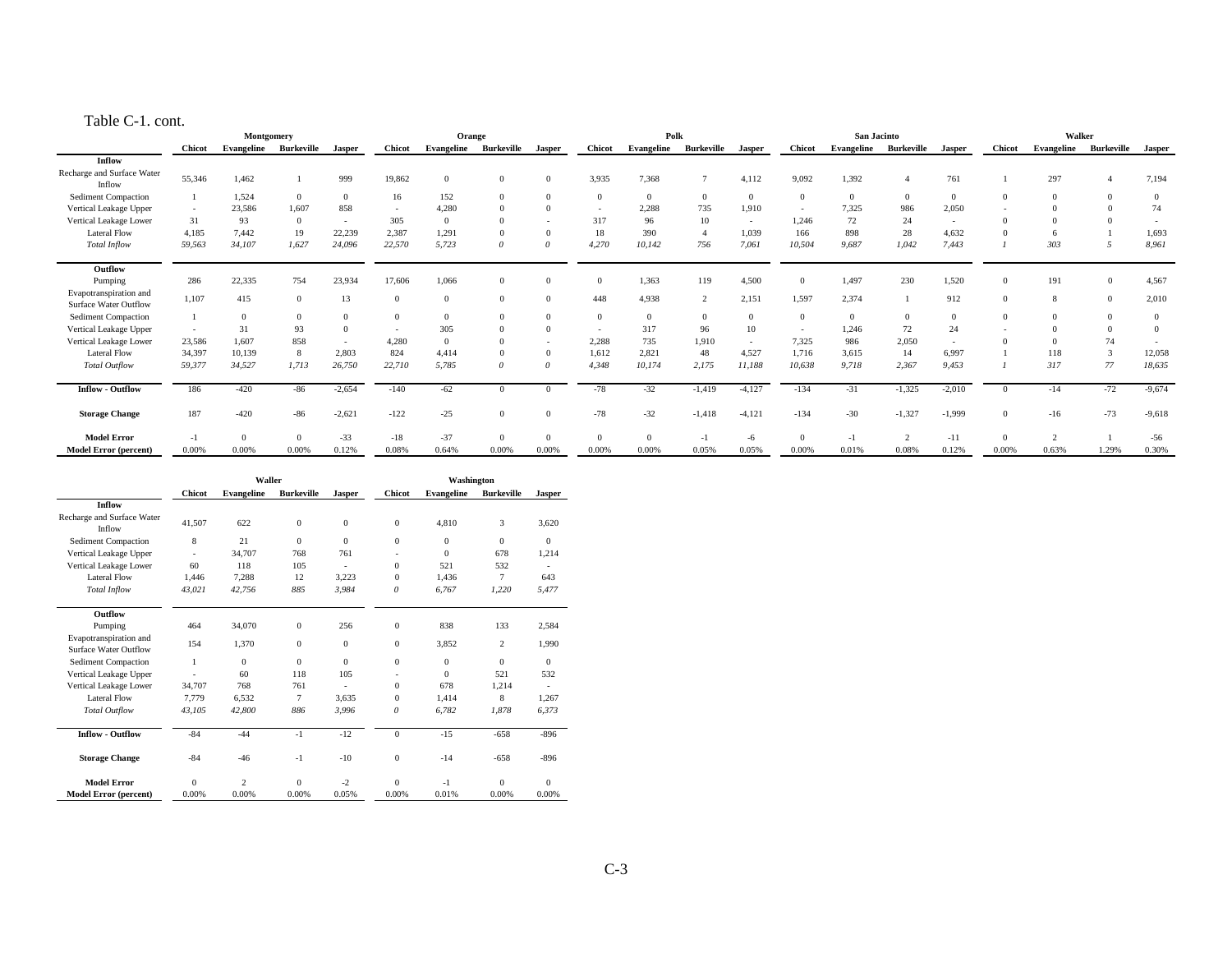## Appendix D

Relationship between drawdown (from 2006) and annual pumping in Southeast Texas Groundwater Conservation District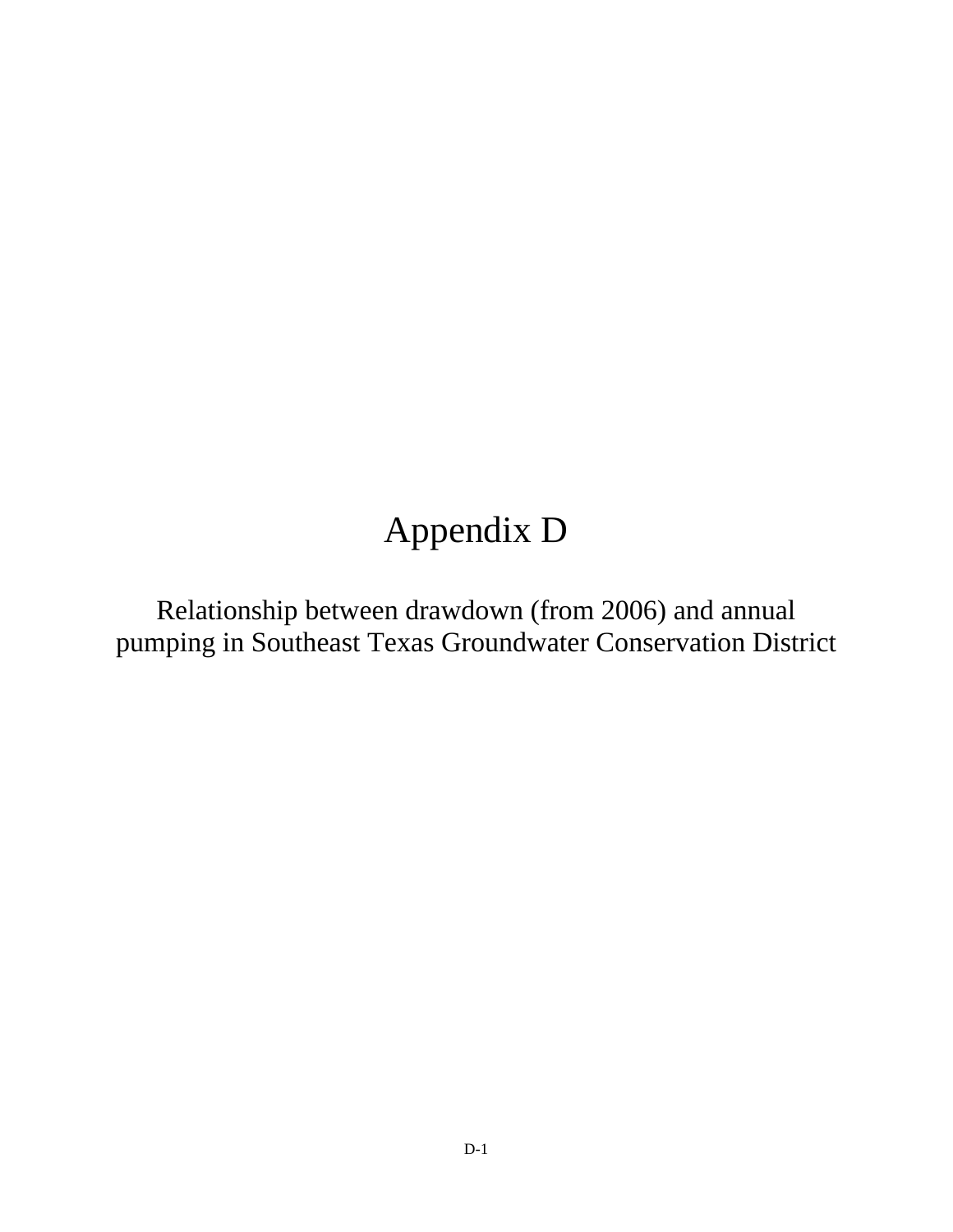Figure D-1. Average drawdown (decline in water levels from the year 2006) in the Chicot Aquifer versus annual pumping in Southeast Texas Groundwater Conservation District. Note that average drawdown is cumulative (that is, it is affected by the pumping prior to the year in which it is calculated) whereas pumping is annual.



Figure D-2. Average drawdown (decline in water levels from the year 2006) in the Evangeline Aquifer versus annual pumping in Southeast Texas Groundwater Conservation District. Note that average drawdown is cumulative (that is, it is affected by the pumping prior to the year in which it is calculated) whereas pumping is annual.